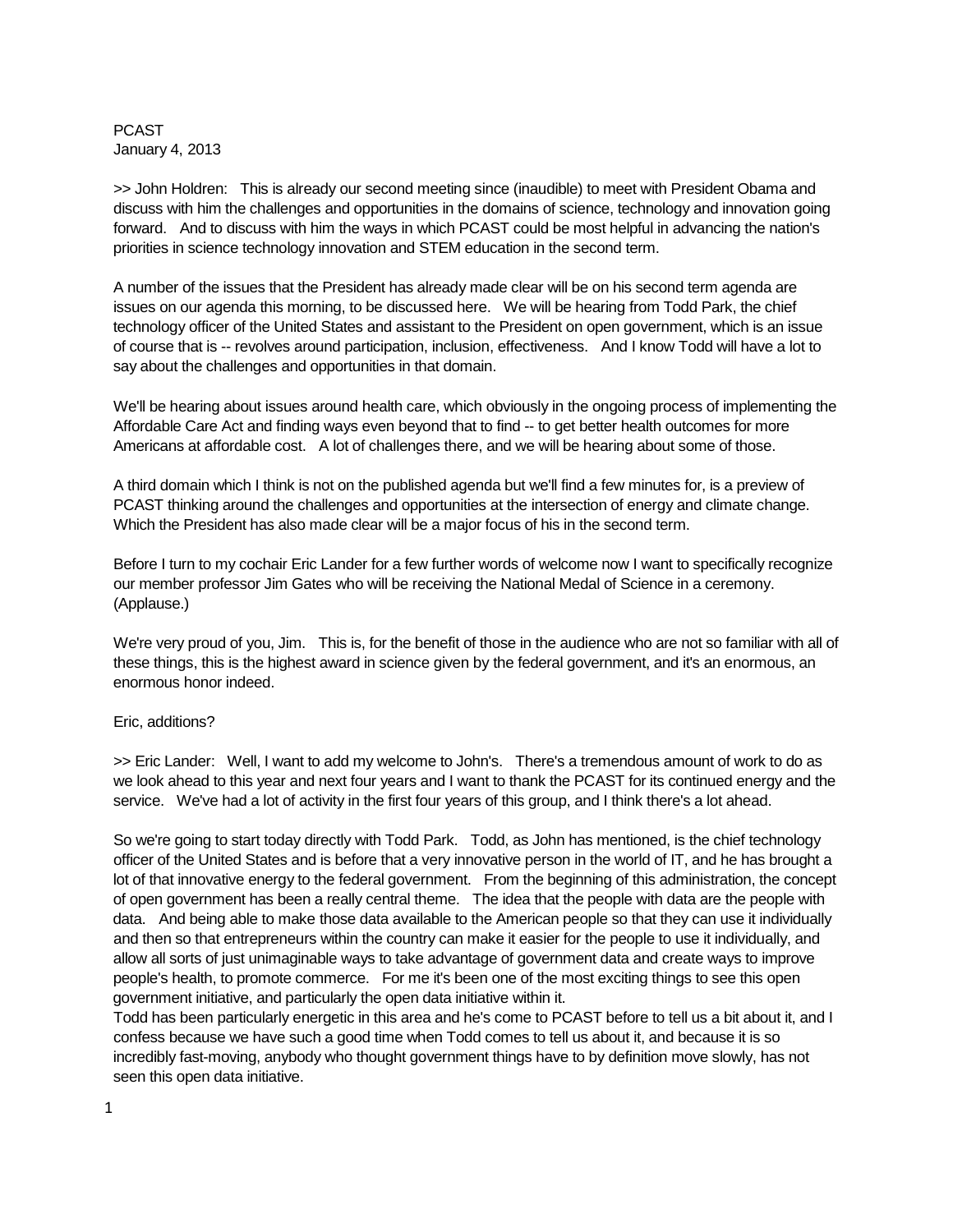Todd is back again. And so Todd, tell us what's been going on in the last 24 hours over there. Actually feel free to take the last whole month or two. No seriously, we're grateful to have you and we're looking forward to this session with you.

>> Todd Park: Thank you so much, Eric and John, and PCAST for having me back I always love coming back to PCAST. It's one of my very favorite places to hang out and one of my favorite groups of people with whom to talk. So what I'd love to do is just over the next few minutes here I'm going to give some overview remarks about our open data initiatives program and then open it up for a lively Q&A. So I'm here today to talk about this key dimension of our open government program, the open data initiative program, and the objective of this program as I talked about previously is to open up access to government data resources, information resources, in, critically, machine readable form. As fuel for entrepreneurship, innovation and scientific discovery, while always -- critical note which we'll talk more about -- rigorously protecting privacy and confidentiality. The basic attitude of course is that it is the people's data. The American public paid for this data and we should give it back to them in forms that are usable to spur economic growth and social benefits.

As we'll talk about, we've made a huge amount of progress over the course of the President's first term, and we plan to continue to prioritize the scale as we head into the second term as an engine of economic growth and social benefit.

So as Eric mentioned, this effort was really kicked off by the President personally through his issuance of the open government directive, which has been a defining action for this whole movement at the beginning of the first term. And it draws among other things, upon the weather for inspiration. And more specifically, what the government actually did decades ago with weather data.

I think everyone here knows, but a lot of folks don't know, the vast majority of weather data in the U.S. is actually collected by the U.S. federal government. What the government did a few decades ago was incredibly interesting, it took this weather data and made it available in computable form, to anybody, for free, without (indiscernible) rights. What happened is people picked up this data and turned it into Weather Channel, Weather.com, global weather apps, weather insurance and much more, which added billions of dollars to the U.S. economy, a lot of jobs, and improved all of our lives in countless ways.

Another story along similar lines is the global positioning system. This was under President Reagan and President Clinton, as I think everyone in this room knows, GPS was originally built for the U.S. military, but then the American government made it available as an open utility for anyone to actually access for free. And that of course in the hands of entrepreneurs and innovators has been turned into everything from navigation systems to precision crop farming that's dramatically increased the productivity of American agriculture to location based apps on your phone and much, much more.

In fact, actually civilian commercial access to GPS alone is estimated last year to have added about \$90 billion in value to the American economy. And it actually has been done without regulation, without legislation, without massive new expenditure of taxpayer capital, taxpayers had already bought the military a fabulous GPS system. All the government did was jiu jitsu it, if you will, into the public domain. It put it in the hands of ingenious American entrepreneurs who then turned it into all kinds of incredible improvements to our lives, jobs, and economic value.

So the object of the open data initiatives program of the President is to basically run this play again. Run the weather and GPS plays again, but this time across a vast array of additional data resources that are in the possession of our government. And are, again I must emphasize, the people's data. The public has paid for it and we should give it back to them, while rigorously protecting privacy and confidentiality, of course.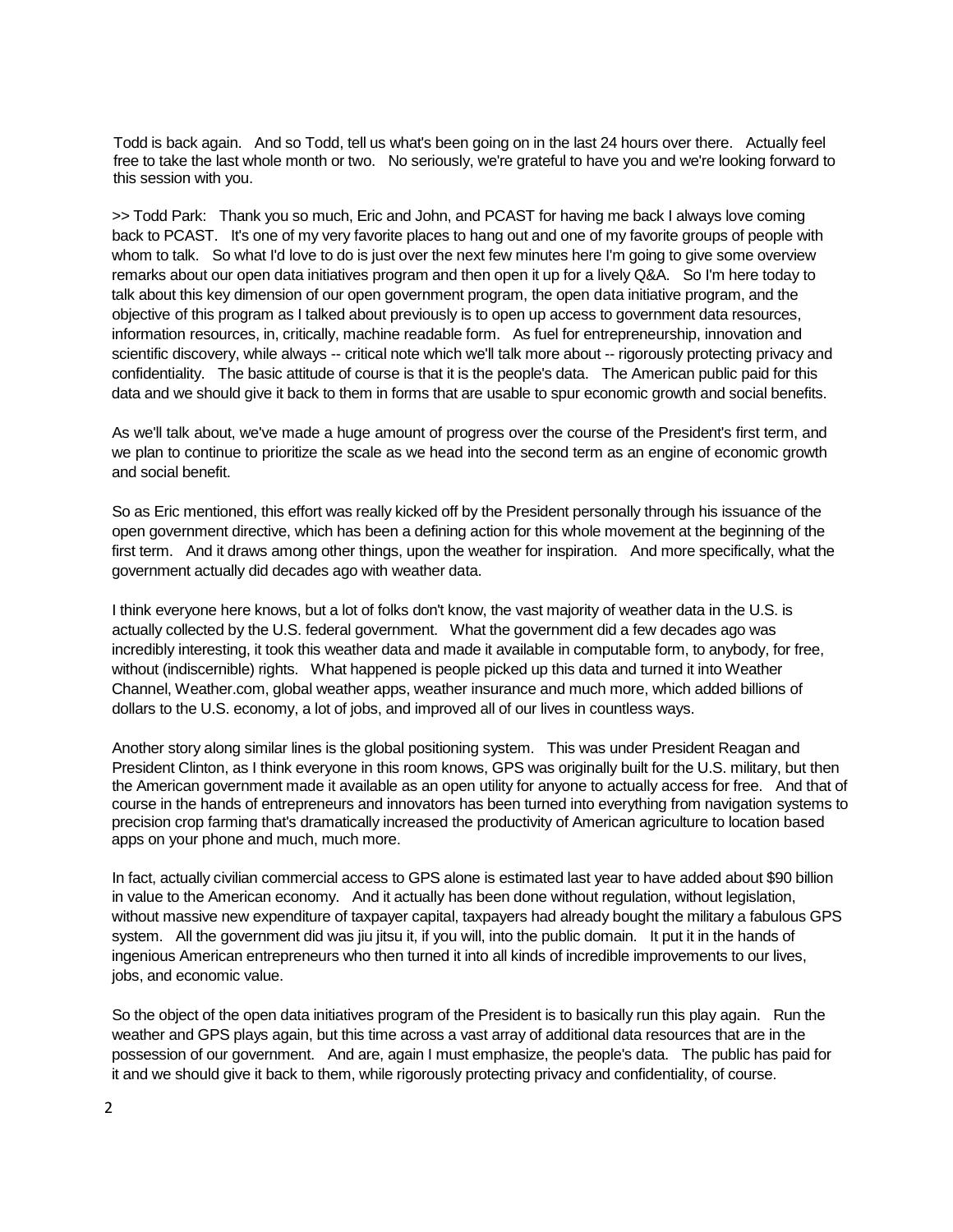To kind of illustrate the potential I like to think of the end of one of my favorite movies, which is Raiders of the Lost Ark. Remember at the end, if you've seen this movie -- if you haven't, I highly recommend it. Indie walks into a giant government warehouse, where they're leaving the lost Ark of the Covenant in this box. And it's a warehouse as far as the eye can see filled with boxes after boxes all of which contain countless treasures like the Ark of the Covenant, right? Well, that's a really good metaphor for the data treasures of the American government. That people have paid for, and that we need to give back to the public. And we're actually doing this across six targeted sectors: Health, energy, education, public safety, finance, and global development.

And our additional prototype of this new raft of open data initiatives was to help the initiative, which is the Institute of Medicine, and HHS started, and when I was back in HHS in 2010, under the sponsorship of Secretary Sebelius and Harvey Feinberg, and the objective of the health data initiative was to help unlock, is to help unlock, the power of data and information, help improve health and healthcare by catalyzing the development of an ecosystem of data supply innovation that continuously improves health and health care through the power of data.

So one of the underlying principles that's important to talk about here is that the objective isn't just to publish data, right? Because data by itself is not incredibly helpful. You can't pour data on a wound and heal it. You can't feed a baby data. I love data, I love my baby daughter Diana, I can't feed her data as much as I'd like to, because it's not consumable as a human-sustaining thing. You can't pour data on a road and fix it. Data is only useful if it's applied to actually create useful public benefit. Like better health care, like more efficient public services, like actually better transportation, like improved education outcomes, like improved energy outcomes, et cetera.

So in order to actually be applied, it needs appliers. So it's critical not just to free up data, but also to catalyze and develop an ecosystem of use of that data, right? And one of the best practices for the private sector, which is done quite a lot in terms of developing ecosystems of entrepreneurs and developers around given resources, is when you're beginning this whole process, don't just liberate data blindly. Don't just make utility data available blindly. Engage developers and entrepreneurs who envision to be the customers of it, of the uses of it from the beginning. So we actually did, in this building, was to kick off the health data initiative in a room -- in a room close by, and we invited 45, actually I should say very skeptical at that time entrepreneurs and innovators into a room, brought our data experts, and put meekly in front of the 45 entrepreneurs and innovators a pile of our data. Saying okay, look, here's some of the data we have. We have data available, we could make it available, we could make it machine readable, easy to use. What do you think?

And the entrepreneurs actually dived into this data, they got very interested. It was data around directories of where the all health care providers were, all the health care providers, regional statistics around health, and health care. They got very, very interested, and we then challenged them in 90 days to come back to this building, in the main auditorium, and to demonstrate what they had done with the data in that 90 day span.

We weren't sure exactly what would happen as a result, but sure enough, 90 days later they came back with the first ever health datapalooza and showcased 20 plus brand new apps and services that uses data to help you actually find the right hospital for your family, help public health officials to get a better sense what's actually going on in terms of the health care communities, help actually doctors and hospitals deliver better care, et cetera, et cetera.

That was extremely exciting and just to show you what can transpire and how fast it can transpire, what happened is first of all more entrepreneurs and innovators got excited about plugging into our data and using it to do all kinds of good things; and secondly, a whole bunch of folks inside government, who really didn't understand the potential of the data, right? It was very abstract to them, right? They could only imagine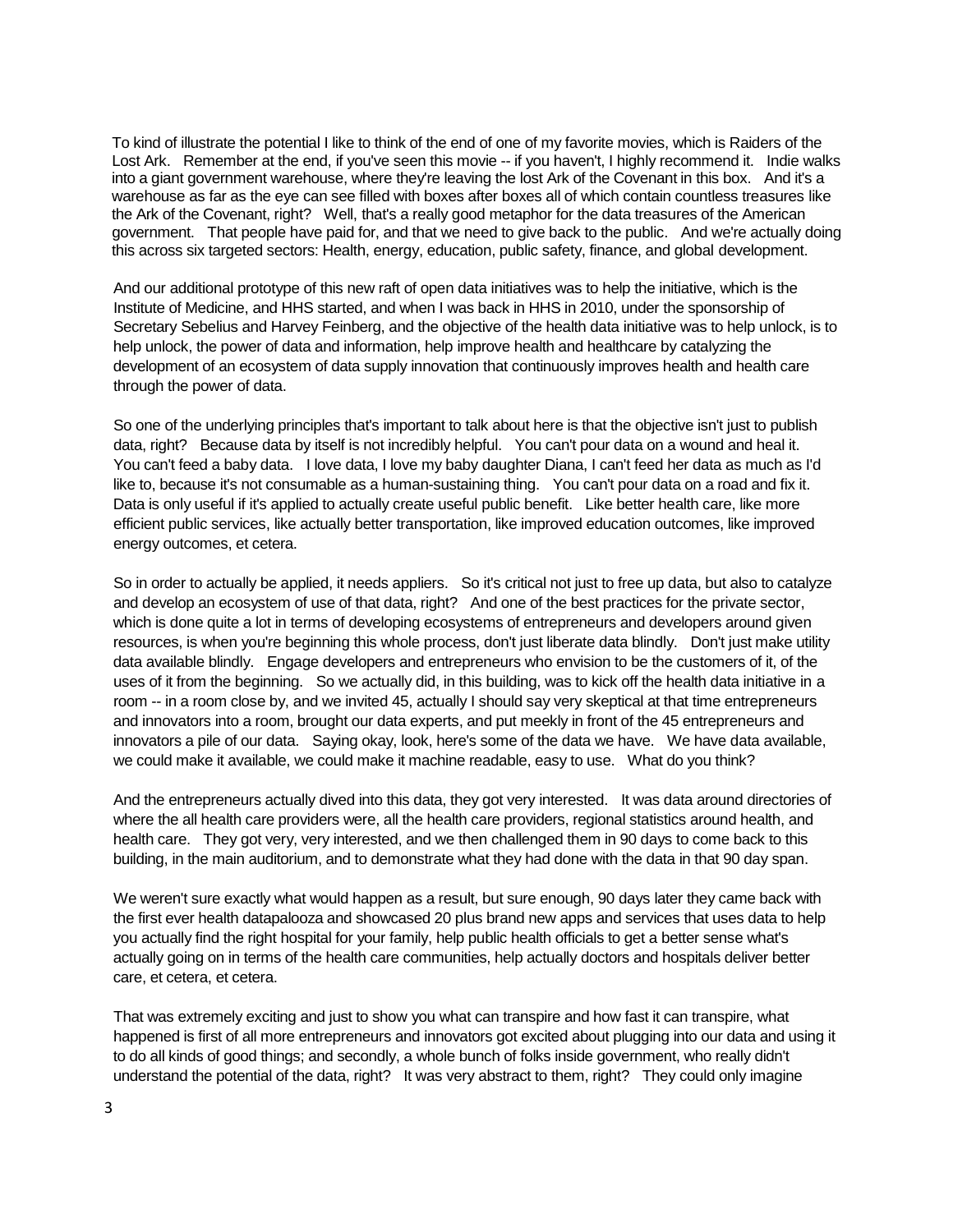downside, no upside. They saw at the datapalooza living proof of what would happen if you actually made this data available. Folks who actually also cared about improving health and health care, who didn't actually need to use your money, could take the data and turn it into all kinds of new utilities that could help a lot of people and advance your mission without you having to spend a dime. So folks inside government with data got a very concrete illustration of consequences of liberating the data.

So more people started liberating data, which then sparked more use, which then sparked more data liberation. It was a virtual spiral, a double helix of data liberation and use that moved incredibly rapidly. Just to show you how rapidly, we just executed this past June the 2012 datapalooza cosponsored by not just HHS, but Robert Wood Health Foundation, California Health Care Foundation, et cetera, and this time 1600 entrepreneurs and innovators crowded into the Washington Events Center for two days, and there were hundreds of people who were very angry because they couldn't get tickets to get into the datapalooza to witness the best of 230 plus companies that had competed in a competitive American Idol style process for the right to present to the 1600 folks. An incredible array of companies ranging from small to very large that had utilized all kinds of our data to produce products and services that improve health and health care.

Just actually to give you a sense of the kinds of data people are using and examples of how they're using it, the kinds of data being made available, again in machine readable form, easily findable on healthdata.gov, directories of health care providers of all kinds, kind of think of it as GPS for where health care is delivered. Quality of care delivered by health care providers, patient satisfaction with health care providers, the latest medical and scientific knowledge, again in machine readable form. Information about drugs filed with the FDA, now made available through a very elegant API. Insurance policy and pricing by zip code across the country, et cetera. Being made available on healthdata.gov in downloadable files through APIs.

And examples of what have been done with it, one example we talked about actually a lot is called iTriage, this is actually story sounds that like an episode of ER, but it's a true story. This ER doc Wayne Guerra and Pete Hudson, two ER docs in Denver, who got tired of continuously seeing patients who had not gotten the right healthcare at the right time and hit the ER, so they built a company and a mobile app called iTriage that uses open data from U.S. government about where are all the doctors, where are all the hospitals, where are all the health cares, et cetera, where are all the medical health centers, so on, so forth. They imported that into this mobile app and also used GPS to create an app that allows you to punch in your symptoms and have the app then recommend based on what's happening with you, and where you are, the best local health care providers for your situation. That you can then actually go and book an appointment with. And you can actually use the app to book appointments with many of them.

It started like 8 seconds ago, but it's been downloaded over 8 million times. It has a four and a half star rating on the apps store, it's literally saved people's lives. There was a fantastic story on the CBS Evening News about a month and a half ago that talked about how it actually saved the life of Bob Ketterer by helping him get care when a doctor realized he was having a stroke, and did things to save his life. And Bob said if he hadn't had that kind of access where to go and a doc that he wouldn't have even realized he was having a stroke, he wouldn't have gone, and would have actually likely ended up in a very, very bad place.

The company has hired 90 people in Denver. It's hiring folks. So if you actually have nieces, nephews, cousins, mothers, fathers, sisters who are interested in health care IT, iTriage is hiring. It got bought by Aetna for actually a good price, and it's being funded by end of the scale across the country. It's a very exciting story.

Another example and a fantastic user of data of all kinds is Archimedes, which is a company that's developed a whole set of apps called Indigo, they help doctors and patients at the point of care, to get the latest evidence about actually what to do, what not to do in a given situation, which is a fantastic utility. Search engines like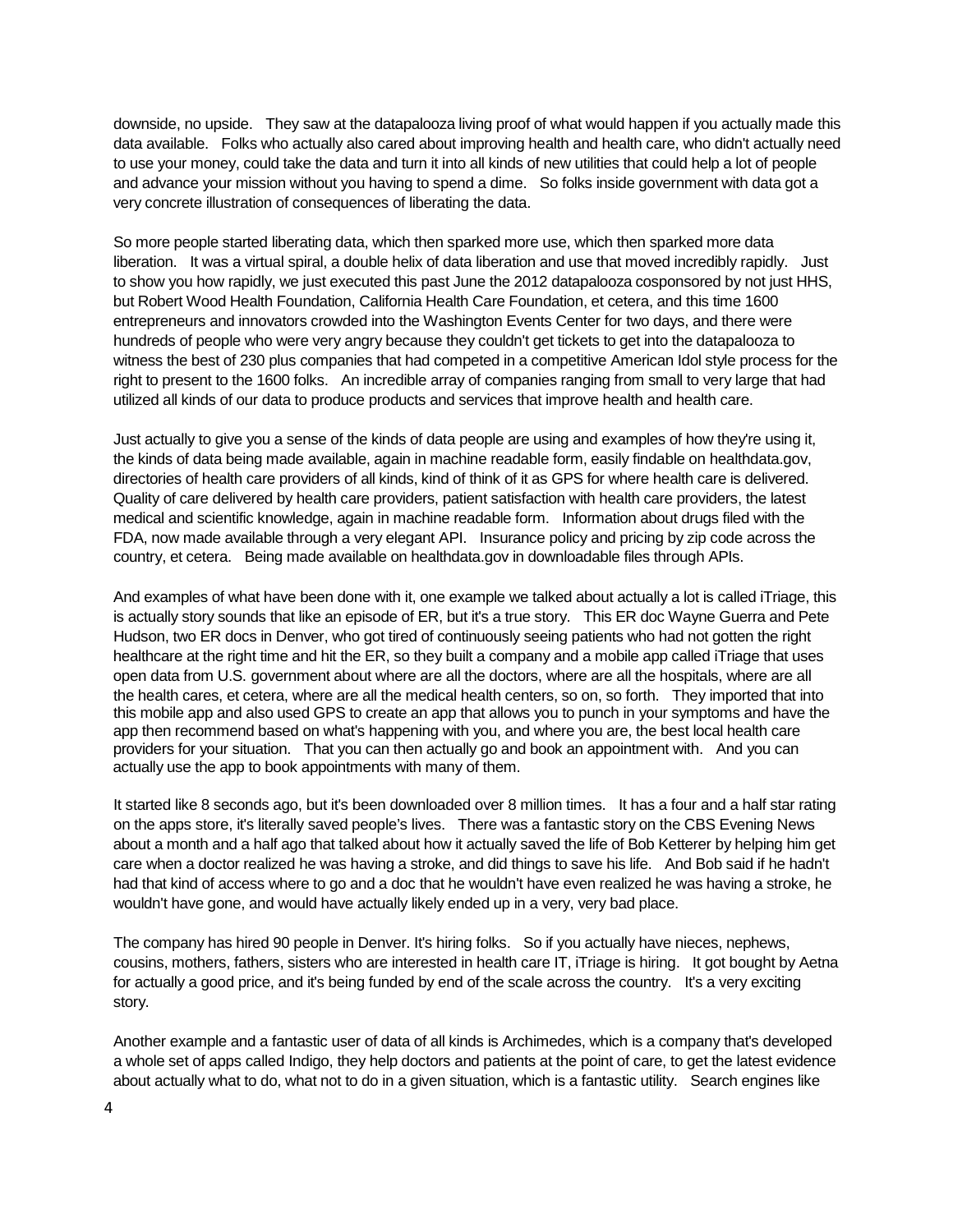Helpline and Google have actually used this information to significantly improve health search. So Helpline, which talks to about 100 million folks a month, ingested a huge amount of data from FDA, NIH, CMF, et cetera. So you see to try to filter and improve search research for health topics on the internet, so less of a random walk, it's actually more targeted and more generally helpful. Google has integrated information, for example, from FDA about drugs into search for drugs on Google.

Aetna, as another very interesting example, has done a lot of great work in this area. They're one of the biggest hits at 2011 datapalooza, because actually after a spectacular demonstration of some spectacular apps, Aetna walked on stage and said I've got an interesting data target innovation to show you, it's called a nurse. And what they said was look, apps are cool, but there are a lot of folks who frankly aren't going to use iPad apps to engage in health care improvement.

So Aetna actually instead built an IT cockpit for several thousand nurses it employs across the country, who are now actually being assigned to local primary care docs to help them manage their sickest patients. And they built an app that can access all kinds of information resources, to help that nurse to become even more omniscient than he or she already was to help the patient.

And the example that they gave was, okay, I'm an Aetna nurse, I'm sitting in New Albany, Ohio at a call center, I've just been assigned by Dr. Jones in Georgia to a patient who is 68, diabetic, depressed, about to go to renal therapy, about be discharged from the hospital. Classic example of a patient who typically gets lost in the shuffle of the healthcare system to the massive detriment in terms of her health condition. And so then the nurse proceeds to say, okay, here is the best local dialysis center, best mental health center, I'll make appointments for you, here's transportation resources to actually get you here, here's latest and greatest advice I can give you about how to manage your condition, here's the latest greatest nutritional advice I can actually give you, et cetera.

Each of these transactions is actually powered by an open information resource from the federal government. But the best part of the story to me is that the 68-year-old who is diabetic, depressed, about to go to renal care, about to be released from the hospital, doesn't have to be flipping around icons on an iPad to get the power of information to help her. She's actually getting power of information to help her through one of the oldest and most effective user interfaces ever designed, which is called talking to another human being.

So this illustrates one very profound point I think about open data, which is it's not just about the apps. When people start talking about applying data, right, they instantly think of the apps store. And that's cool, there are a lot of great apps that are genuinely helpful. But I think they're the minority of the value to be added through open data, and through data in general, right? The apps are one thing, but information enriched services, like docs and nurses, for example, who have the power to actually do a better job when they have patients. Apps equally, if not even more powerful, it is a third wave, apps and information rich services. There's actually the notion of promulgating more effective, transparent, efficient and competitive marketplaces, right?

So one of the things that's happening is we're making all kinds of data available about the insurance pricing, about health care provider quality, so on so forth. And everyone from U.S. News & World Report with new health plan ranking is using a whole bunch of our data, to companies like vitals.com or Healthgrades are actually picking this data and using it to radically improve the transparency marketplace around health insurance, health care providers, et cetera. For use by consumers, by primary care doctors, for referrals, so on, so forth. One of the really powerful aspects of that is it makes the entire marketplace more competitive. It makes the entire marketplace more functional.

There was a great study that CMS recently published where it looked at a set of quality metrics, they had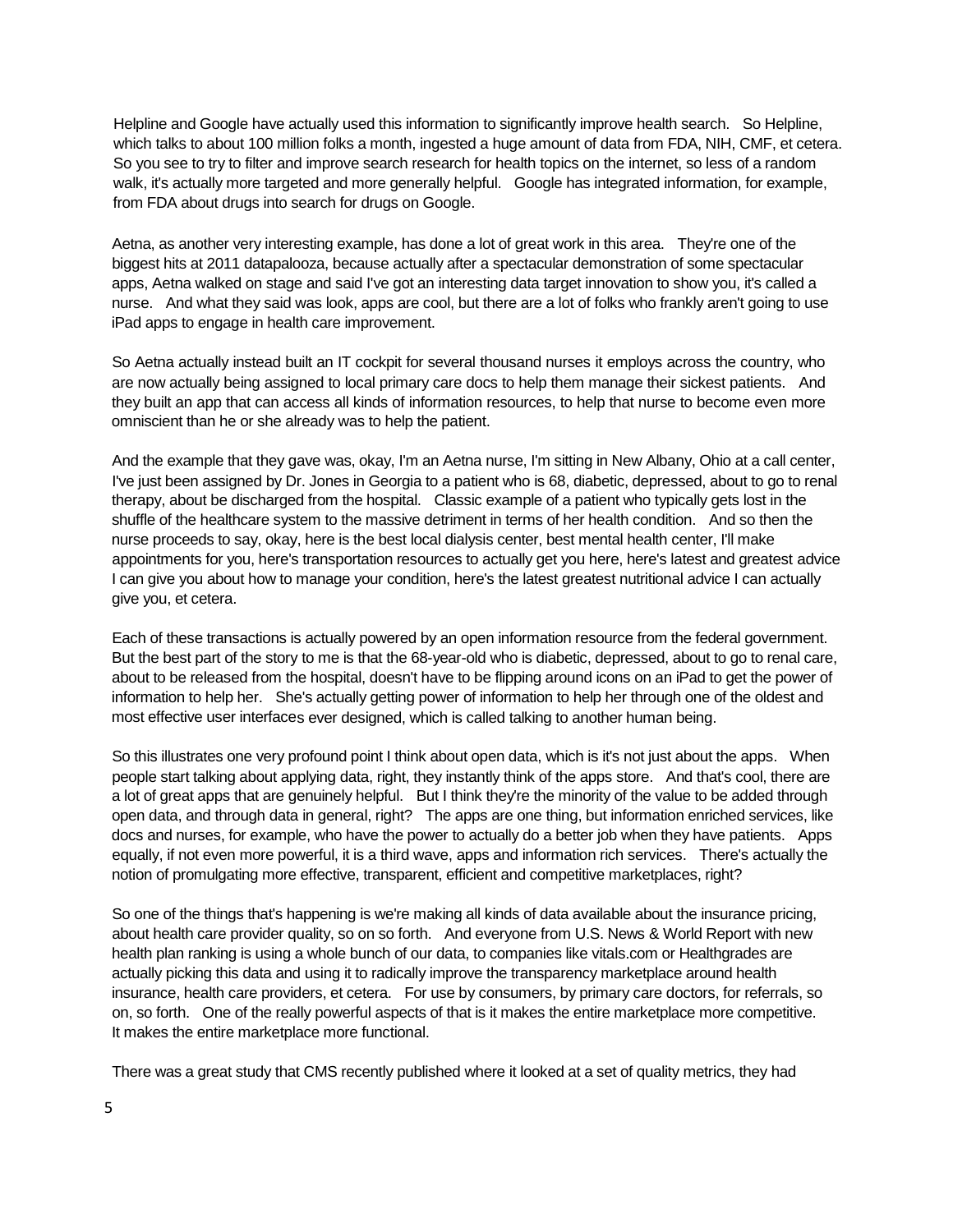started publishing enhanced quality metrics, it started publishing in 2006 around hospital quality. And it then actually tracked over the course of five years what had happened to just power of transparency on the types of care where really no other change had happened in terms of reimbursement or anything else, where just transparency happened.

And it was amazing from the metrics, just through transparency alone, performance improved. For example, if you actually show up at the hospital with a heart attack and you have a pretty good profile, there's always a particular kind of therapy you should get 100 percent of the time. It turned out in 2006 that Americans were only getting it 55 percent of the time.

Hospitals were actually shocked by this. They mobilized, and by 2011 the number was 91 percent. 91 percent. So another example is getting antibiotics an hour before surgery, which should really always happen. It was only happening 78 percent of the time in 2006, and now it's happening 97 percent. Right? So -- and you know, the vast majority of patients who benefited from those kinds of improvements, right, they didn't have to use iPad app, iPhone app, Android app, to get the improvements, they just benefited from a more transparent competitive marketplace that improved care through the power of open data.

One of the things I encourage you all to think about is not to think about the apps, and the benefit and manifestation of open data. It's apps enriched services, like the Aetna nurse who is now super-powered by data, and more functional, competitive, transparent marketplace.

So this is actually very, very exciting to see in these datapaloozas, to see hundreds of companies born or improving through the power of data, creating all kinds of new products and services to improve health care, creating all kinds of new jobs, and doing it again without regulation, legislation or large-scale expenditure of new types of capital, but simply enabled by the jiu jitsu of giving the people their data back.

There's actually one spinoff over the initiatives I want to talk about. All of this is actually not just a case study of the health data initiative but it's the template we're using across all the other data issues. So it's meant to be a template for your thinking about this as well.

One spinoff that's very important of health data initiative is something called Blue Button. Have we talked about Blue Button before? I think we have. This is something that is I think inspired by open data initiatives, but I think it's important to keep conceptually distinct from the rest of the open data initiatives movement. Because this isn't about making data available to everybody, for everyone to access, this is actually about making your data available to you, and you alone.

So really calling it the MyData initiative, to kind of keep it conceptually distinct from the open data initiatives overall, and Blue Button is an appropriate example for this. As I think we talked about before, Blue Button was an effort that was started by the VA with leadership from the great Peter Levin and the Department of Defense about two years ago, and it was sparked by the desire to give veterans, members of the military, and Medicare beneficiaries a secure private copy of their own information. Of their own information. And so essentially what happened is VA, DOD and Medicare installed a Blue Button on a patient portal, this is what they actually have like My Healthevet, so a veteran could go to My Healthevet, could log in, authenticate themselves, and then not only see but be able to push a Blue Button and download a private copy of their own data securely.

Peter Levin was asked how many veterans will ultimately use this thing. Peter didn't know, he said I think it's a blow-out hit, crazy blow out hit, maybe 25,000 veterans, if you can imagine. Thousands of veterans choose to download their own information.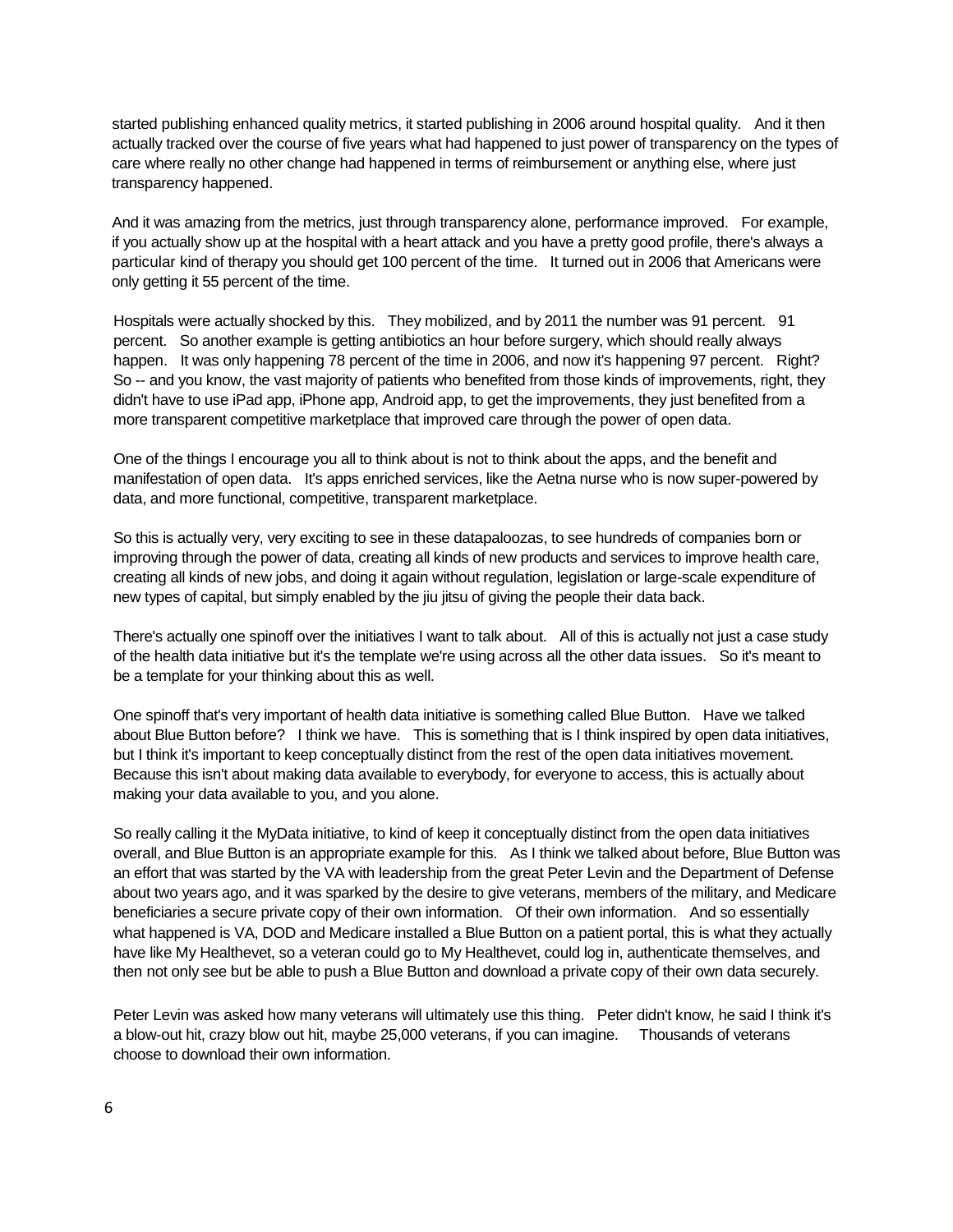What's actually happened over the last two years is over 1.4 million veterans, members of the military and Medicare patients have securely download their own health care information via Blue Button, and a very interesting thing happening as this was happening, which was folks in the private sector started calling us and asking, are you allowed to do what you just did?

And we said can you please clarify the question. They said, well, are you allowed under HIPAA to let patients download electronically a copy of their own information. And they were being serious, right? We said absolutely. In fact, under HIPAA, patients have a right to their own information. But there was a huge amount of confusion among very smart people, if you think about this. And one of the most valuable benefits of the Blue Button has been a definitive communication by the government that in fact patients have a right to their own data electronically and securely. That is actually legal to do.

So what's happened is it's now spread, it's being adopted by more and more folks and insurance companies, health providers, et cetera. Over 400 companies and organizations have committed to either deploy Blue Button, or develop tools, power button data, that can help patients to use or take control of their own health care. So personal health records, upload your own Blue Button data and use it to help manage your medications, so forth. Over 88 million Americans now have access to Blue Button data from at least one source, VA, Medicare, health insurers, hospitals, et cetera, and we're doing all kinds of things to improve it.

I might dig out for a second, here, but I think this is very obvious to dig out with. Blue Button initially was a downloadable text file. Because we wanted to keep it simple, we wanted to follow Occam's razor. And that was a great first step, but it turns out it's a file kind of human readable and kind of machine readable but not particularly good at either. So one of the things we've been doing with the health initiative programs is actually to create or adopt a much more machine readable file, using the Consolidated Clinical Document Architecture standard that's actually promulgated through the whole health IT push being choreographed by HHS, so basically the same format for every type in America of is now being programmed or already is capable of producing having that be the machine readable standard for Blue Button.

And then we've also actually, the fellows have choreographed an open national design competition for a truly human readable version of the Blue Button information, and it's gotten over 240 entrants from professional designers, who are amazing, and one will be announced soon. And then that design for a human readable open format for the Blue Button file will be made open source so anyone can actually download it. So that's very exciting.

Another piece of feedback that we've gotten, and again, this is part of the whole theme of you've got to engage the innovation to understand how to really make data available in a way that would be useful. We've heard from a lot of patients and a lot of doctors and a lot of innovators, is that the ability to go to a website, log in, hit a button and download your data is great. But if you're one of the 5 percent of Medicare beneficiaries that account for 40 percent of the cost, have chronic or other conditions and see 14 different doctors a year, you're not going to go to a website and keep hitting download, download. What people have asked for is something we're working on to an open public private progression called Blue Button Plus. This is the whole idea of set it and forget it, the whole idea of patients being able to say to a doctor, or health system or insurer that I want you to send my information on a secured continuous feed to my personal health locker until I tell you to stop.

And so it's a whole initiative of a patient to be able to direct information to go where the patient wants it to go, and having that actually being given a next Blue Button. That's very exciting.

This MyData spinoff initiative is also very powerful, this whole idea of letting patients, letting consumers, get their own data. No one else, just the patients and consumers getting a copy of their own data, is a very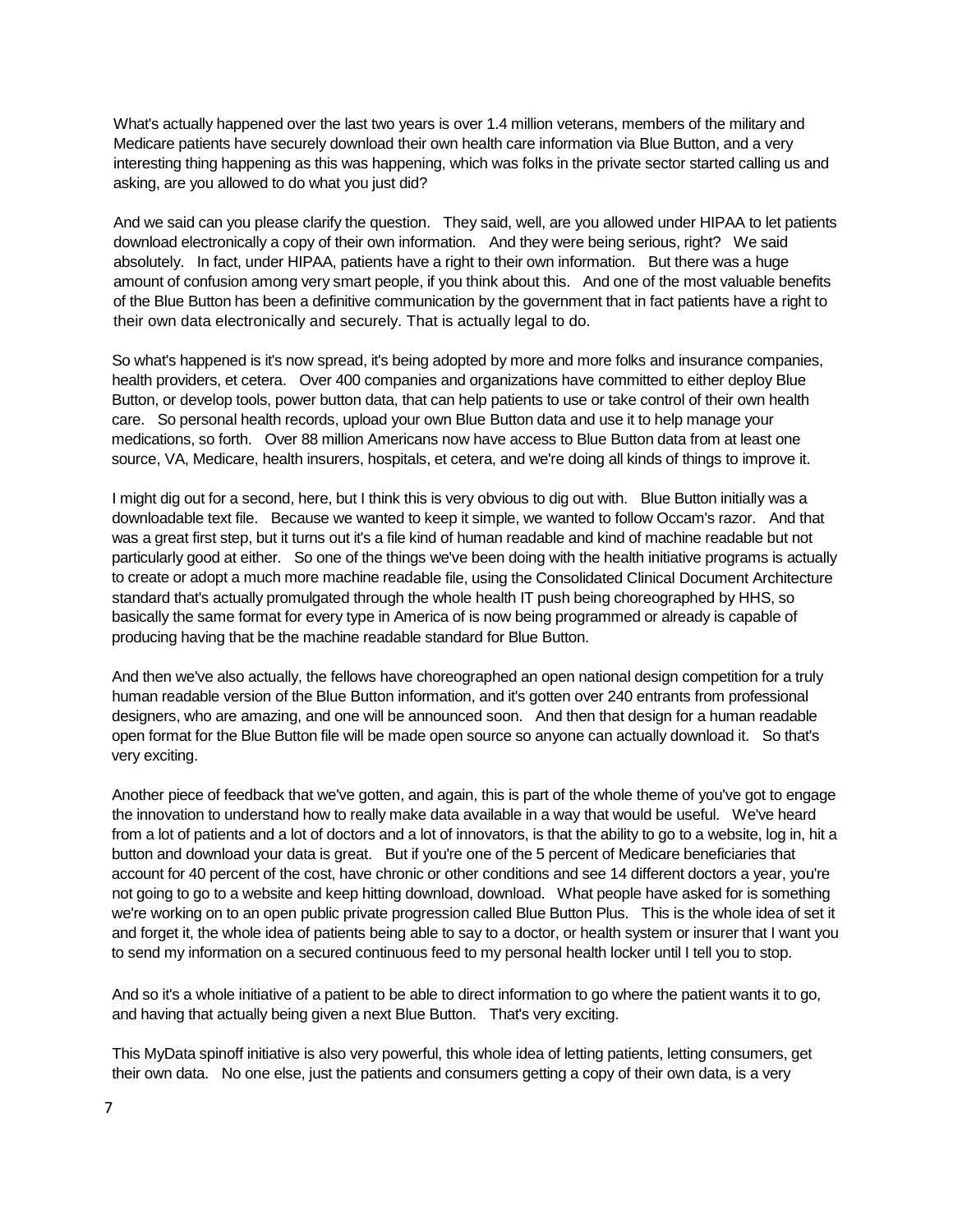important emerging part of this work as well. So I actually do want to take this moment to talk a bit about privacy, again this is part of the template for the updated initiatives more broadly.

It's incredibly important, and it's essential as we advance the cause of open data and MyData, right, to always, always, rigorously protect privacy and confidentiality. So the open data effort, MyData effort and privacy and protection go hand in hand. Go hand in hand. So for example, all the data we've published that's truly open on healthdata.gov, data.gov, stuff anyone can download, is by definition non-personal data. It's data like the weather, or hospital quality, or drugs filed with the FDA. It's actually subject to mosaic testing. Because as you know better than anyone, you don't want to be in a situation where you're releasing data openly that could be combined with other data to actually reidentify individuals. That's a huge mistake.

So all data posted on data.gov is subject to mosaic testing. And obviously information like Blue Button data is not available on data.gov. It's not available for everyone to download. It's available for you, and you alone to download your own data. And so that's a very important principle I think to just triple emphasize.

So a final point on health data, Mackenzie actually came out with a study this summer on open health data and MyData and estimated that it actually reaches a potential in terms of application, it could be worth \$300 to \$450 billion annually to the American economy. Not to mention -- I mean on top of that, obviously improve lives, save lives, quality of life, productivity, et cetera. Which they didn't attempt to quantify. So, massive benefit.

These may sound like big numbers to you, but if you consider that we spend \$2.7 trillion dollars plus on health care, in fact health care is famously not incredibly awesome at applying data, there are a lot of people who actually think that \$450 billion dollar number is pretty conservative. So that's very, very exciting.

So we are continuing to scale healthy initiative and have now cloned it in 5 additional sectors, energy, education, public safety, finance, global development, and we're running the same play that I just talked about in these new sectors. So we have posted thousands of major government data resources across these sectors for free, easily findable public accessible on the data.gov website, and subsidiary sites. We have dedicated community sites for each of these sectors, so in addition to healthdata.gov is safetydata.gov, educationdata.gov, et cetera. They're easily findable, very importantly they're computer readable as much as humanly possible, and available for free. And include information around, you know, U.S. college characteristics, performance and pricing; the energy efficiency of 30,000 consumer appliances, IT products, natural hazards and preparedness data, product recalls, consumer credit card complaints, information of all kinds, and much, much more.

So we are very, very excited about that. We also actually have opened up cities, counties and states via data.gov. So new portals on data.gov where cities, counties and states are now posting their open data. So data.gov becomes a truly one stop shop for anyone who is interested in free public data. We're also unlocking the power of other private sector data sources, by open innovation, by creating standard computer readable formats for such data to make them easily usable, and stimulating voluntary commitments from private sector organizations to release these data. For example, five colleges recently committed to release financial aid shopping information in standard XML format. We're also mobilizing colleges to release their course catalog information online in a common format.

There's an effort called the Learning Registry, which you may have heard about, which is an effort to basically take all kinds of online digital learning resources spread across the web and have folks tag them with metadata tags that essentially say this is good for this particular common core standard for people between this age and this age, and I like or don't like it. That's essentially tagging the whole universe of digital online learning resources, and training it into a searchable dataset, if you will, that can then feed all kinds of online tutorial platforms, et cetera. That's actually super, super exciting.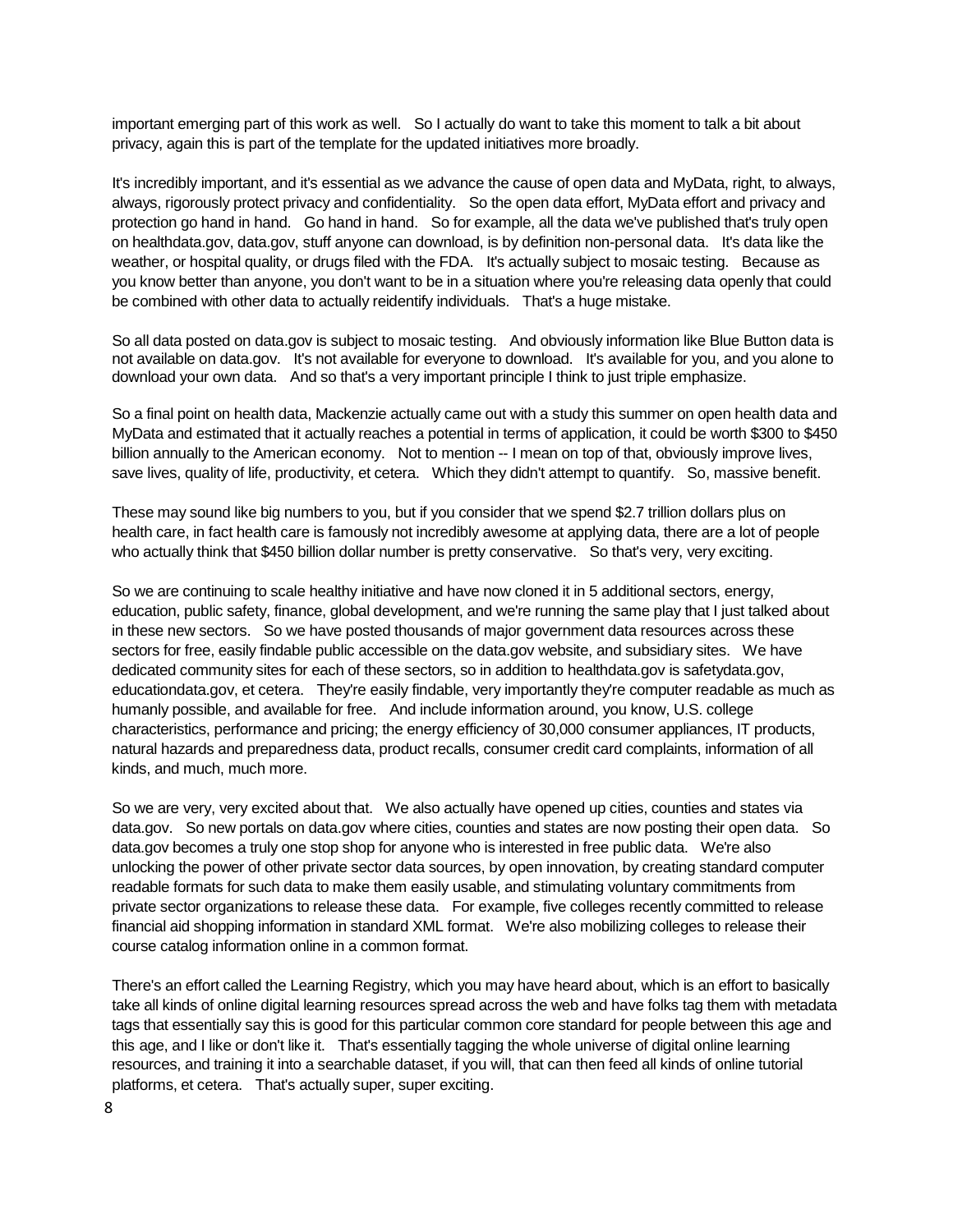And we're also advancing, again a distinct initiative, the MyData effort. Basically cloning Blue Button. So have we talked about Green Button? Okay. So Green Button is a clone of Blue Button, but it's in the energy space. So it's basically the ability for businesses and consumers to download securely a copy of their own electricity usage. So it got started actually about a year and a half ago, it's already available now to 16 million American houses and businesses through a bunch of innovative utilities, we have another 20 million customers getting capability soon. They actually have already employed auto Green Button, Green Button Connect, so the ability to actually get ongoing feed of your own data. And there are hundreds of apps and services that have already been built on top of this data.

And we're also working on a similar MyData effort in education, people get their own transcript data, their own student loan data, and that will be securely rolling out soon.

In addition to getting liberating data, just as per the health initiative template, we're actually working aggressively to get the word out about these data resources to everyone possible so that they engage in the data, use the data, build in the data products, services, companies, using the data through a program of data jams, meet-ups, hack-a-thons, datapaloozas. Kind of neat, things are different when memos are flying around the White House talking about the latest datapalooza and how actually it's going to work.

We've now held just over the course of this summer, fall and winter our first datapaloozas in the realms of energy, education, public safety, finance, and global development. We're highlighting resources that are available, highlighting emerging architectural examples of innovators that leverage the open data to build apps, services and companies that are already collectively helping millions of people create jobs. And let me just talk about the few of the latest examples across these initial sectors that I think can be very instructive in conceptualizing how this data actually adds value.

There's a company called BillGuard which was founded in 2010 which basically helps find deceptive, erroneous and fraudulent charges on your debit card or credit card bills, it's a free software that alerts you whenever a charge on your bill has been reported by others as fraudulent, then assists you in getting your money back. It's not just finding fraudulent charge, it's subtle cases like people who say they will stop billing you after your free trial, but keeps billing you systematically. So it catches that stuff. Amongst other data sources that utilize this freely available billing complaint data from the Consumer Financial Protection Bureau, which actually is made available. The company has hired 21 people, has raised 13 million venture capital, is growing quite rapidly.

Bright Scope is a company founded by Mike Alfred that uses freely available data from the Department of Labor on retirement plans, to create independent ratings for those plans. That's been a famously opaque space in the past. Bright Scope offers a free tool to help the public understand and maximize benefits associated with those retirement plans, and numerous employers have changed their plan offerings as a result, offering better plans and lower fees, based on this information. The company has hired 55 employees to date and is growing rapidly.

Something called On Deck Capital, this is a very interesting kind of financing company. So they're a huge swath of small businesses across the country that can't access high power D.C. funding, and access traditional bank loans for their funding. The problem is banks have a very expensive rate infrastructure, they can't use to figure out whether to give Kareem's Crawfish or the barber shop on Main Street money. So they end up using the business owner's credit score, which is actually frequently a very bad predictor on whether the business itself is a good credit risk. So On Deck Capital has actually built software that sucks in a bunch of data, including data from the census, statistical data and other sources, and by running algorithms on the data it can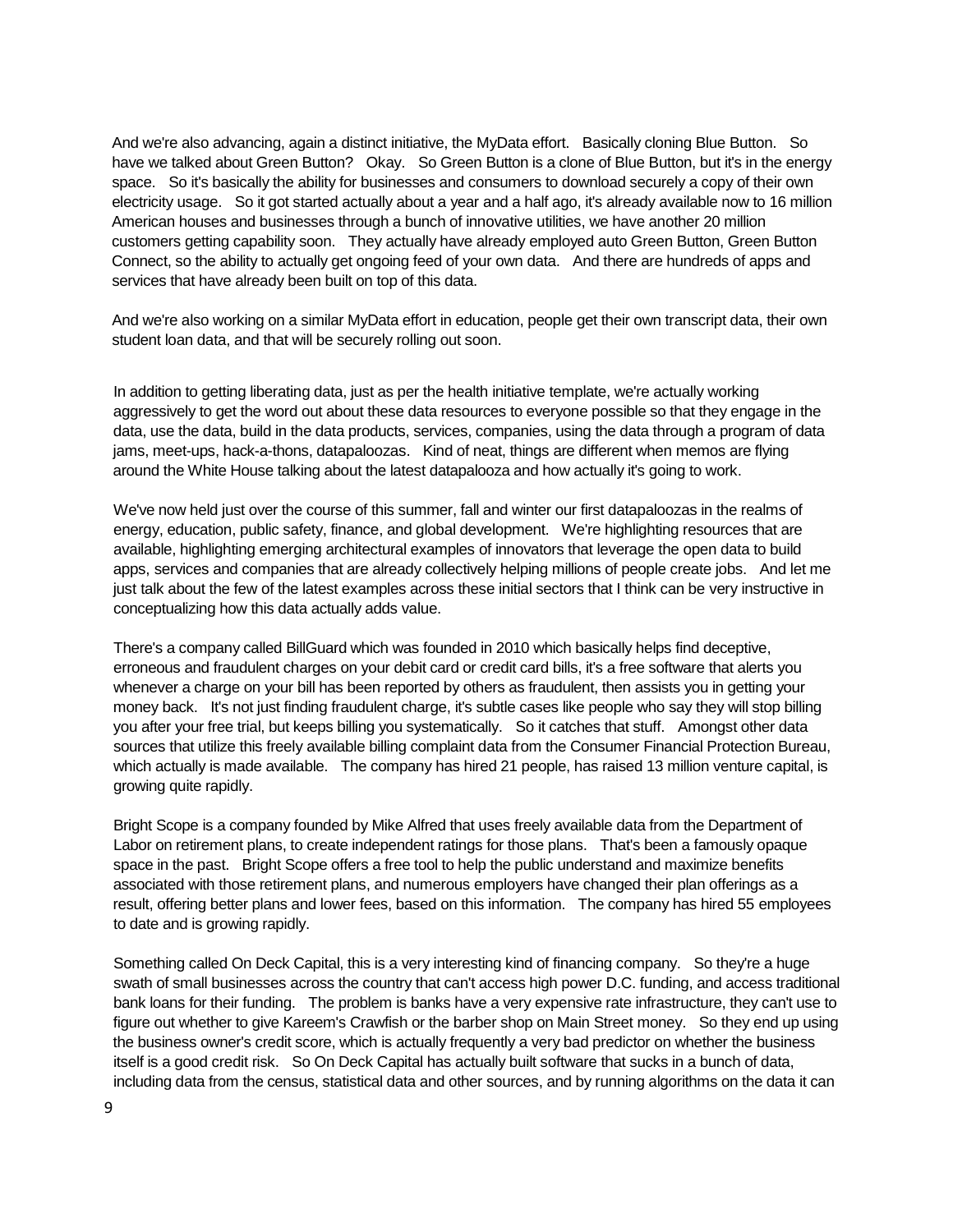verify and approve applications for business loans of up to \$150,000 for local retail outfits. It's delivered over 250 million in loans already to small U.S. businesses that wouldn't have gotten financing otherwise, and currently employs 150 people.

Or take OPower, in the energy space here in Arlington, Virginia, that works with over 75 energy utilities, providing millions of people across the country with a better understanding of how they use energy, basically giving you a report that shows you how your energy is compared with a benchmark and targeted tips for how to save money. They rely heavily on freely available U.S. government data, to enable services including national and regional trends in energy consumption, weather data, information about the energy efficiency consumer appliances, et cetera. It's hired 200 people, it's growing rapidly, and to date it saved Americans, helped Americans save more than 1.4 terawatt hours of energy, which is enough to power all the homes in a small city for a year, and over 165 million on energy bills. Wattzon is a company that does something similar. We Make It Safer is an interesting company founded by Jennifer Tooney in Oakland, California. It basically enables you, if you're a consumer or small business, to monitor your possessions or monitor your inventory for recalled products, by checking basically the products inventory against a complete database of all products that have been recalled.

It's got over 400,000 users now, it's checked 4.5 million products recalls, it's already prevented an estimated 2,000 injuries, and relies heavily on data obviously from our consumer products safety commission, our national highway traffic safety administration, and it would have been impossible to start that without U.S. government data.

Noodle is a company that built a tool that leverages government data and students own data to help students find the right college for students like them, based on school information and affordability. I could go on and on and on. But it's incredibly exciting.

Because, you know, one of our favorite laws of the universe for open government and open data is I think a lot talked about previously, called Joy's law. It's named after Bill Joy, who once famously said, look, no matter who you are, you have to remember that most of the smartest people in the world work for somebody else. An enormously large number of smart people work for the U.S. government. But even the U.S. government is vastly outnumbered by the rest of the planet earth, right? You could actually take the people's data, the data people already paid for, data taxpayers have paid for, and you give it back to them in machine readable, easily findable, usable form, while rigorously protecting privacy, then Hudson will create iTriage, and countless other new applications, services, companies, nonprofits, actually help deliver vast benefits to American people, grow the economy, create jobs, make the marketplace more efficient, and result in general rejoicing.

So one note actually for PCAST is that McKinsey is now sufficiently interested in this they're doing a follow up study, not the same level of depth as the health data initiative study, but a follow-up study using the same basic technology at the other 5 new data initiatives as well. And trying to basically say, okay, what's the most important data being made available, what are the archetypical examples of what's happening with the data, what are the key emerging value axes, what's the aggregate total benefit for America, what does the public sector, private sector, need to do, keep doing, in order to unlock this potential. And that should actually be coming out in the spring, which we're very, very excited about.

I also should note that this was largely enabled, this work, especially over the last several months, in particular, of course, by the work of the Presidential Innovation Fellows, who have done enormously awesome work to help make data more findable, accessible, usable, machine readable, have actually helped get the word out about it and get it integrated and to develop entrepreneurial communities and tripping the use of it, et cetera, et cetera. So hats off to them for everything they're doing to help us with this effort.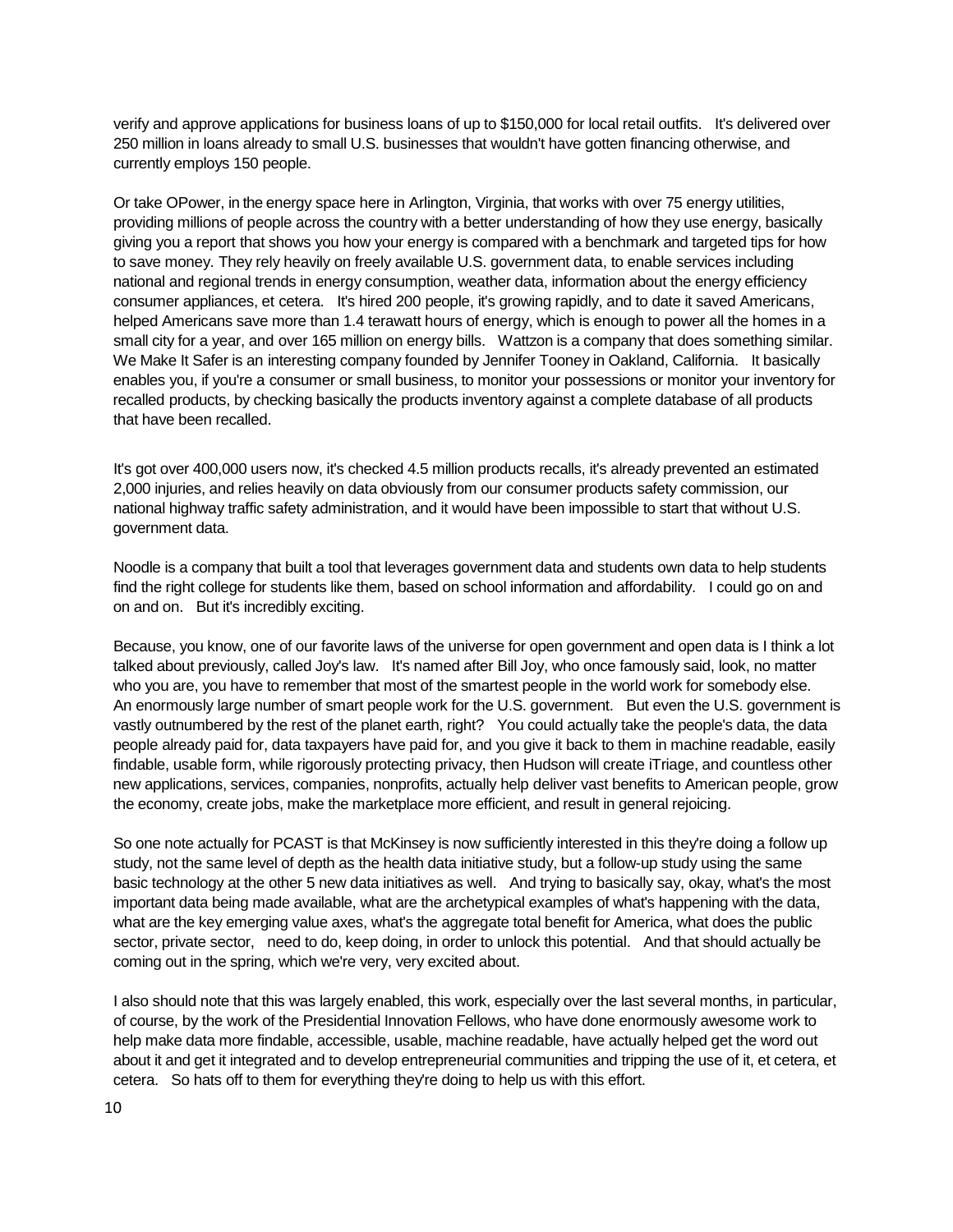In terms of next steps, one, we are going to continue to enlist additional federal agencies in the open data initiatives program as fast track liberators of key existing datasets that create large scale economic benefit while protecting privacy. We also, as per the recently announced digital government strategy this past summer, are going to be with OMB issuing policy soon that makes open and computer readable the default status of new data created by the federal government going forward, that's part of the digital government strategy that was released last summer.

We're upgrading the data.gov site and its communities to make it even easier to use for entrepreneurs and developers, to put new content there about what are the most important new datasets that actually have been surfaced, based on feedback from the observations in the world. What are archetypal examples of how they have been used and how to get people started using them? I think that's the key content we now have we can put on data.gov, and just continue to expand our productivity to entrepreneurs across the country. We got a lot of interest from everyone, from major capital networks to entrepreneur networks to lean start-up type organizations, universities, et cetera.

And we're really, really interested in again kind of creating online documentation of all of our content, all of our learning in terms of the most important datasets, examples of how they're being used and how to use it, and putting that in kind of a self-serve form on data.gov so everyone from universities to entrepreneurs to venture capitalists to start-up can take that and then promulgate to their audiences and their stakeholders and their networks, information about the data that's available and how it's being used and to spur more use of that data. So we're very, very excited about this.

As we increasingly live in and move into a data-driven economy, data-driven world, we believe that open data initiatives can play a major role in having that world produce maximum benefit for the American people in terms of improvements in lives in very tangible ways, economic growth, and jobs. And we're just very excited by continuing to jiu-jitsu as we head into the second term.

>> Thank you, Todd. Wow. Are you excited about this?

>> Yes. I wasn't going to tell you this, but I'll tell you this because we're among friends. Also being webcast globally. In the spirit of -- whenever I hear, which happens increasingly often, about a new incredible use of our open data to help people, to create jobs, I have this little happy dance I do, and actually --

>> Would you like to do it for us now?

>> Yeah. Yeah. Actually, it could go viral. So I was actually going to tell Eric Schmidt about this because the latest example happened recently when Bryan Sivak, my successor at HHS, who is leaving to help the initiative, just called me and said go to Google and type aspirin into search box. I said why. He said just do it. So I went to Google and typed aspirin in the search box, and poof, next to the standard search results there was this whole box that had a whole bunch of fantastic information about aspirin from FDA, and U.S. government, sourced from FDA and U.S. government, and the best part about this is we didn't know it was happening. It didn't happen because of evangelism by us, didn't happen because we met them at a meetup. They just somehow learned about the API we have for Daily Med, and boom, they materialized. And now that information is helping everyone on Google who searches for aspirin and every other drug. So I basically then got up in my office and uncontrollably -- and that's what I do now, actually, every time I hear about this. And it's happening a lot. I'm dancing like continuously. It's like a nonstop dance-a-thon in my office. So to answer your question, I'm incredibly excited.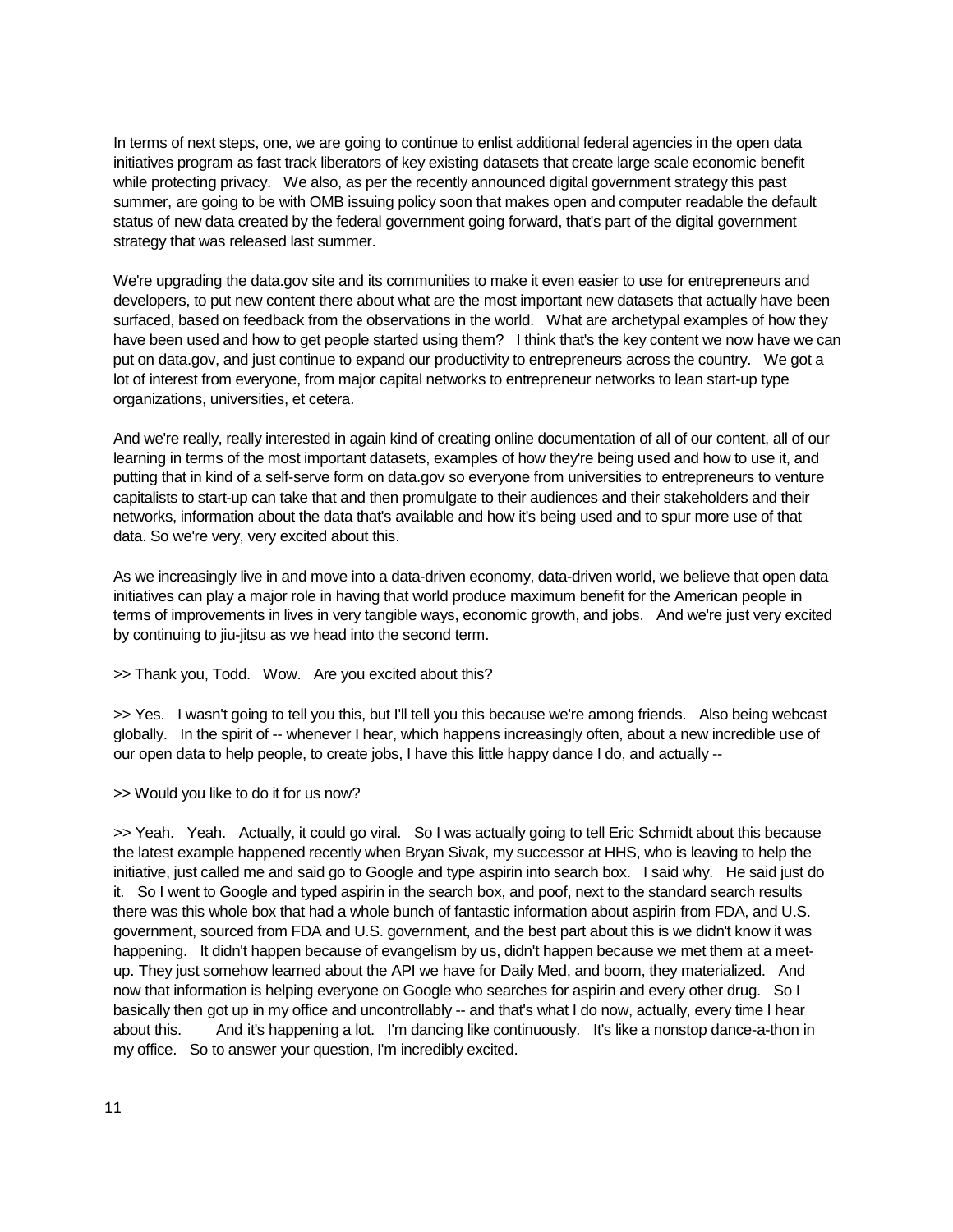>> Good to know. Yeah. So we saw our practice of raising flags and I see a trillion. Jackson has her flag up.

>> Shirley Jackson: A few comments. I'm looking for gangnam style. In terms of your happy dance. Not that I could do it.

Question, here. I assume that when you keep talking about things being in machine readable form, that underlying this is some of these semantic type technologies that allow intelligent software agents to do inferential search. One, is that true?

>> Todd Park: It is not yet true. We're at a much more basic level of machine readability, we're talking like downloadable XML files, or restful APIs that just surf the information and consume away. Our general mantra has been -- just make data available in whatever form you possibly can. Not perfectly, just get it out there. Because the feedback we have gotten from developers is if we don't get it at all, we can't do anything with it. But if you give us something, we can actually work with that. That being said, folks have actually been advancing semantic capabilities integrated with our open data, and with data.gov, that I think are very exciting. So we published, for example, our hospital compare, hospital directory, and quality dataset, in a semantic form.

>> Shirley Jackson: I think Jim Hendler has been doing some work.

>> Todd Park: Exactly. So I think that's an exciting frontier. I think that will be at the vanguard of what we do. But there are a lot of folks who are just entering this game, from a governing standpoint, so we just want them to do whatever they can and then eventually migrate toward the ultimate.

>> Shirley Jackson: Because you answered the first, and so I don't have the second question.

>> Always good to see Todd. You know, it was interesting watching you dance. The two Erics on PCAST can be found online dancing. Actually doing it gangnam style, but we won't go there. So we'll add your - other members of PCAST are still very much wanted to complete the collection.

>> Maybe I'll come back we'll all dance together.

>> My question is something we wrestle with especially in thinking about advance manufacturing, one of the most impactful reports that's created and it's about capturing the benefit of all this activity. What do we know about the relative ability of Americans and the American economy to capture the benefit? In principle this data, as you said, it's open, it's free, it's global. But what about what we as Americans derive from all this? Other than the obvious benefits, but sort of secondary ones.

>> Todd Park: So are you talking about what -- when we open up our data, how are we assured that America -- benefit proportionately from the openness of our data. So that's a great question, and as an analogy I will tell you a story. Which I think is directly analogous. There was recently held a meeting at the White House with about 14 pioneering open data entrepreneurs who had built their companies on open data from the government. Like BillGuard, like On Deck Capital, like O Power. And we actually asked them if they would be willing to be open data ambassadors. We actually came up with the idea, we asked if they would be willing to do it, to spread the word about this data and its availability. And they all said to a person, absolutely.

We actually said just to test that for a second, to pressure test it, why would you be interested, as an entrepreneur that's using the data, spreading to other entrepreneurs that the data is also available to them for free. They said you know what, we actually want to expand the constituency for this data, that needs the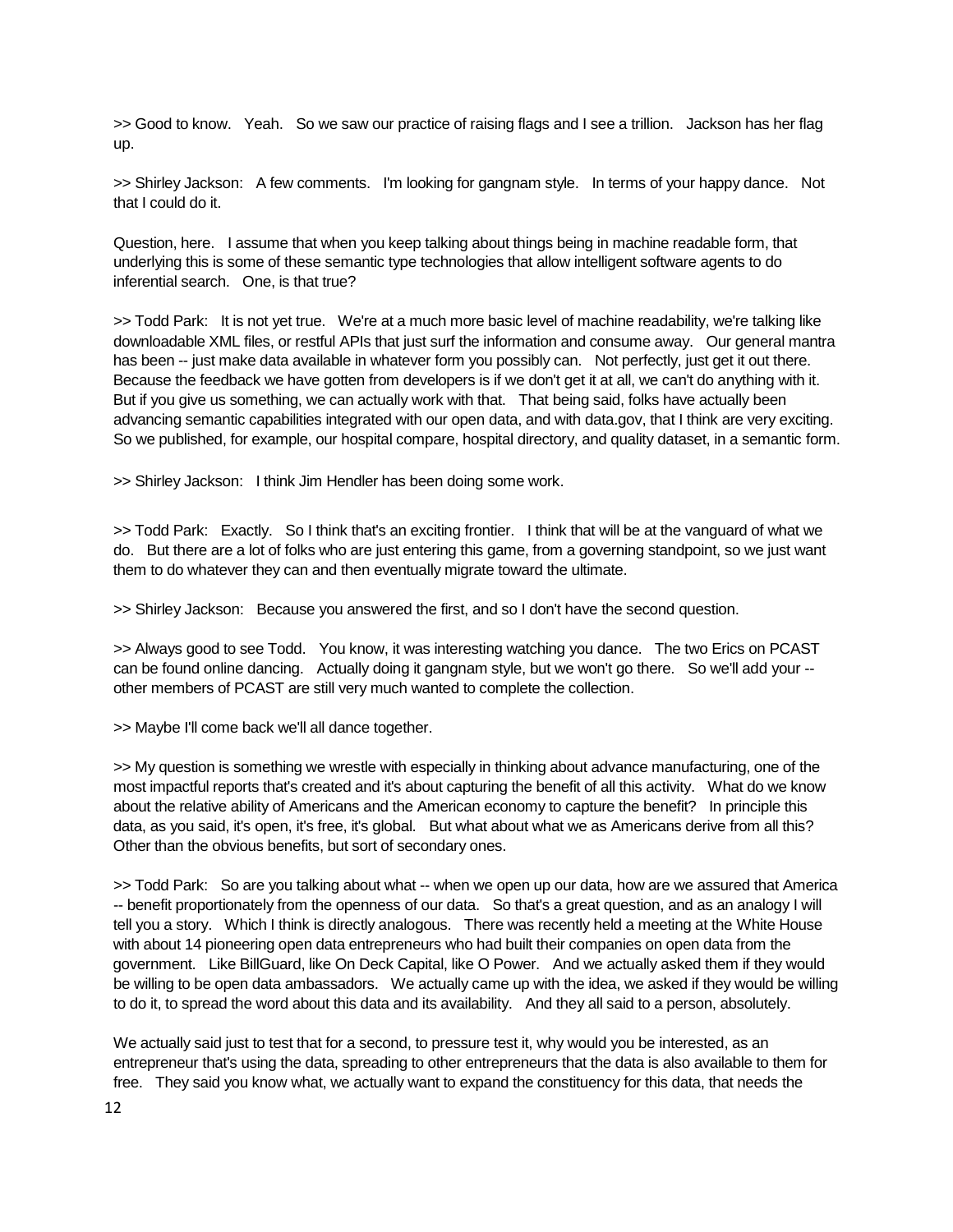data, that ensures that it's accessible, that demands improvements in it, right? And we are confident that we will always be the best at using it.

So I think the analogy for us in the country is by definition, it is available on data.gov, it is available to entrepreneurs everywhere globally. I think actually we will always be the best at using it, and we actually do our outreach, when we do all our datapalooza activity it's obviously built on America, right, but I think to make it only available to Americans, would, A, be technically not possible; and B, kind of goes against the spirit of the data. But I think because of our proximity to it as a nation, and because of the nation's proximity to the U.S. government's efforts to educate folks about it, I think we'll always be our ecosystem of entrepreneurs and individuals will always be the best at using our own data.

>> -- if you're kind of giving any thought to a next stage where you try to shape the databases in ways that encourage kind of collaborative programs with the agencies that then can reach out to companies or to cities, big data in the urban environment, et cetera, et cetera.

>> Todd Park: Yeah, so this is really at the root of the intragovernment strategy and it's future artifacts like the open data policy that's going to come out, is that what you really need to do to maximize the potential open data is to evolve how the government itself and its agencies just fundamentally manage data, right?

And so if you do things like think of the data as a resource you want to make interoperable from the beginning, and bait that into your systems, that's by definition going to make it a lot easier to make it available to others, and to others could be the public. But there are other data systems we have that we will not make available to the public for all kinds of good reasons with respect to privacy and confidentiality, or national security. But it will actually enable that data, or any data, to be better used internally at that agency. And, you know, will encourage interagency collaboration by making different datasets interoperable. Mostly usable by others in the government. And so I think that the notion of actually making data more naturally machine readable and available via APIs will both aid and abet the open government, open data movement overall, but also improve the flow and management of data internally within and across agencies. Again, with all of my primarization I talked about previously with respect to protecting privacy and confidentiality.

>> Ernest Moniz: But program structuring would always stay with the agency.

>> What's that?

>> Ernest Moniz: Program structuring, using the data, would stay with the agencies and not come into your office.

>> Todd Park: Oh, yes. Just to be super clear, so my office is acting as leadership and catalyst for this effort, but health data initiative is being executed by HHS and a lot of agencies, energy data initiatives being led by DOE, safety data initiatives is being lead by Department of Transportation, and a set of other agencies.

The Finance data initiatives being led by Treasury. So the teams that are powering these initiatives are actually at the agency level. Who have actually, you know, many of them hired Presidential Innovation Fellows to actually help, they have their own teams working with the Innovation Fellows to advance the ball, going forward and keep doing it on an ongoing basis.

>> Rosina Bierbaum: Todd, very exciting, and it's clear you don't have enough to do. You started off using the word ecosystem, and as the resident ecologist on PCAST that got me going. And you may recall that Barbara Schaal and I did, with others here, the sustaining environmental capital report. And one of the things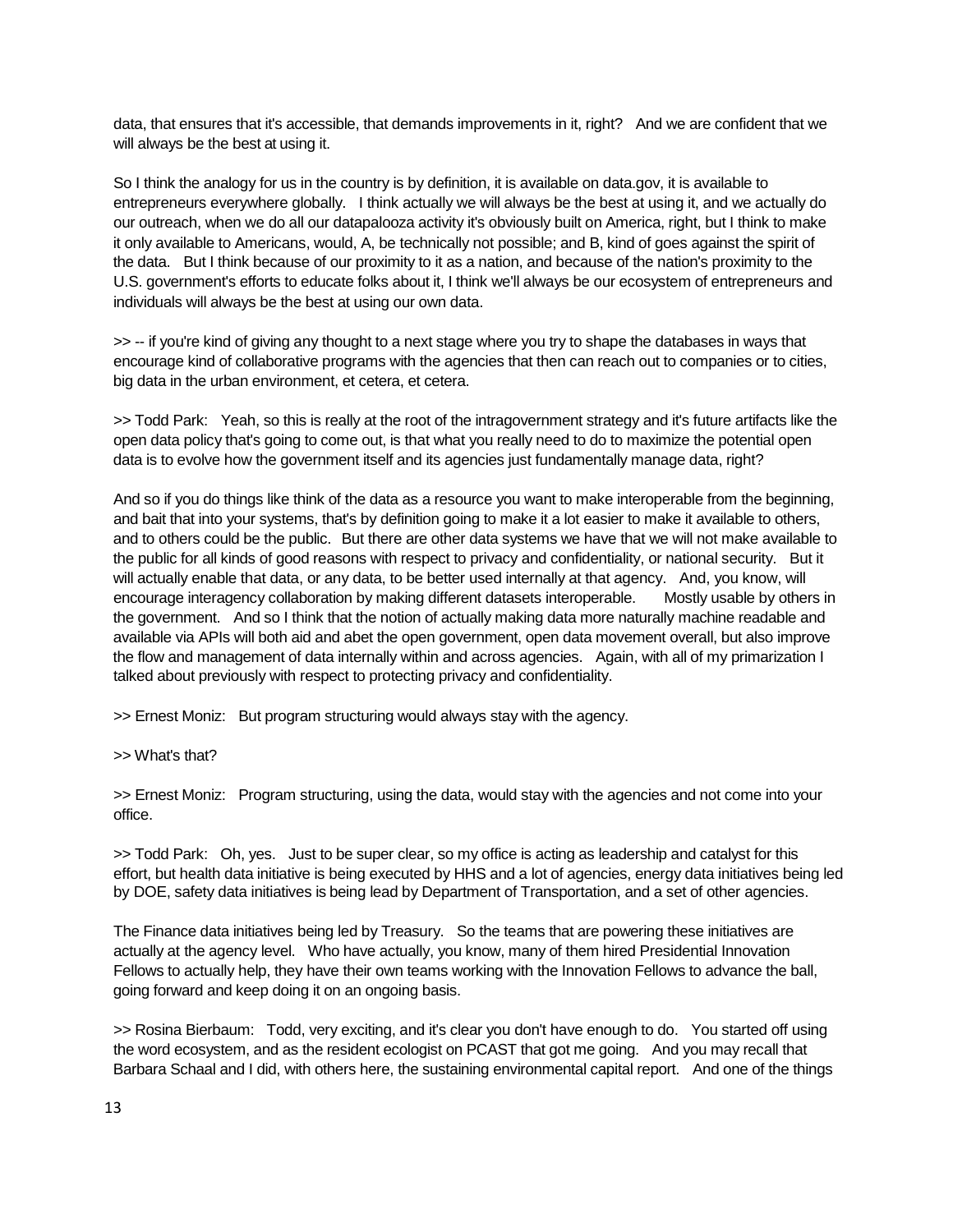that was shocking is the pathetic state of environmental data. And even though the federal government spends something like \$600 million a year on environmental monitoring data, for very good reasons, wanting clean air, forests, oceans, fisheries, et cetera, a lot of that, A, isn't in data.gov, and then a lot of really valuable time series data may still be inside a notebook somewhere, so they're not even in digitized form, usable, available at all.

And I think there are decades of these data that could be really helpful if we could have access to them. And we were told during the course of our study that actually many industrial partners who work with us would really think of innovative ways to turn these data into usable data if they were available. So for example if water quality is changing and that's relevant to their supply chain, or sea level is rising and that's relevant to where they put their operations, or if they had some warning of extreme events they could shut down their operations in time rather than lose data, that that would all be very valuable.

So I would encourage that if you think about a phase 2 after these first five, that environmental data are so far back at where weather data or GPS data were in the beginning, that there would be a lot of value added to trying to make this accessible, and help cities, states, and the nation evaluate not just whether ecosystems are improving or not, but actually how to manage in day-to-day ways as the climate is changing.

>> Todd Park: I would love to follow up with you about that, because I think to me the work that you've done, you have an incredibly good picture of what datasets we have that would be most helpful and what state they're in. As well as actually a very clear sense of what the value proposition is to make that data available in machine readable form, and probably a way to prioritize it. So I would love to talk with you about that.

One of the things I found, in talking with folks across federal government is, you know, I would say it's sad, the majority of the people I talk to are absolutely, from just a philosophical standpoint, you know, fundamentally biased in favor of open data. That's something they actually think would be a good idea, right? The challenge for them is that they have been asked to do a zillion different things.

I think that the most valuable thing that you can do in those conversations is say there are very concrete benefits with bringing this to the American public if you make this particular dataset available. And point to all the different use cases, point to a whole bunch of people that are ready to use the data. Then in my experience changes the conversation quite significantly, because people see the business case for why to do it. And then the relatively modest investment in most cases of time. And enable the money required to actually make the data available in machine readable form, that's something that moves along much more easily.

Now, when it comes to data that isn't sitting in systems at all, right? Which is literally on paper, that's a different kettle of fish. But again, for the right business case agencies I think -- the right social business case, agencies I think get interested. So we should talk about that.

>> -- sort probably a typical doctor question which is for the health data, particularly the consumer apps and uses that you're describing, the quality of the interpretation that these various entrepreneurs are able to package and what they're saying. You know, there's a phrase in medicine called an internet-positive patient. Which is where the patient comes in with all kinds of pronounceable kinds of things they've found on the internet, and some are very valid and useful are some are not valid. And there's no filters, right?

So it strikes me that that's a concern, but that it's probably a concern that can be addressed through the same kind of crowd sourcing, right, and so my question to you is, are there apps developing that give weightings of the other apps, or that in some ways describe how evidence-based is this information and the way it's put together, are people working around that kind of an idea?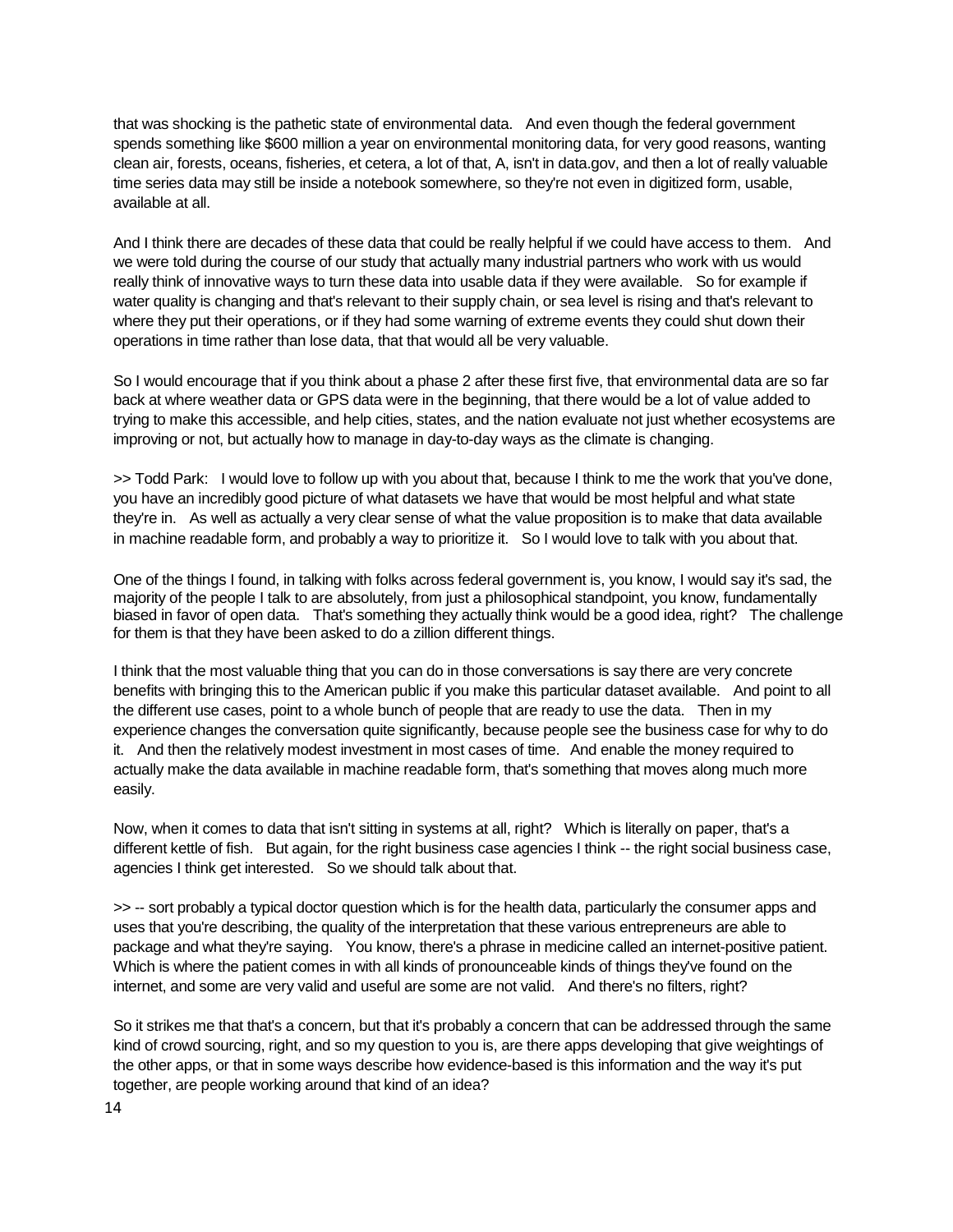>> Todd Park: So there are absolutely rating systems for apps, you're right. The rating system of course for the Apple apps, rates I see as very highly. And I think that just as an empirical observation you definitely see apps getting traction that are delivering better information, better results.

So but there is I think, and I suggested this to a number of people, anyone who is interested in talking about it, there is an opportunity for someone to introduce another level of rating system. Not us, obviously, but someone like consumer reports, et cetera, right? Who could put experts on the case, right, to say look, in addition to the user interface being really compelling, and it's seeming okay, we've actually looked into how this thing works and we think that the kinds of information it's presenting are actually better.

So I think that would be a huge opportunity, obviously. And it would have been unnecessary a few years ago because there wouldn't be anything to rate. But as these apps and services proliferate I think there's a huge opportunity for that, I think it will get a lot of traction. And it actually is interesting. One area where the government still seems to be massively trusted is in the arena of information resources, right? So in a lot of research people conducted they found information from the government is actually considerably more trust worthy than information from a lot of other sources.

So one of the things that folks are doing like Healthline is they're attacking, their search engine that's attacking the problem, that traditional answers for help do turn up a lot of garbage. So they're using data from the government and other sources to help filter for you, prefilter search results, so you actually get the information that is actually probably the most accurate so that you can be guided directly. Google is another great example, you have a lot of search results, but then boom they have information from Daily Med API posted prominently in a huge box next to the search results for aspirin. So that's really cool.

>> Thank you.

>> Todd Park: Thank you.

>> Miraculously, this session was scheduled to end at 10:35, and it's 10:35. How it happened I have no idea but the PCAST --

>> Brilliant chairmanship.

>> Yeah, oh, I think we can describe that hypothesis there because Todd gave so many remarkable examples, it's really stunning to see what happens when you unleash the creativity of the American people.

Where else is data rattling around, Todd, uses on your list of five or six series, what's on the back of your mind of other kinds of data that are crying out to be liberated?

>> Todd Park: This is data that I want to get about our data, actually. And there are efforts underway to do that. It's to more definitively catalog everything we have, and to get a better understanding of what could be incredibly valuable. Because we actually don't, as the government, have a definitive sense of everything that we've actually got. And so I'm really, really eager to push on that frontier and identify additional sectors.

What's actually really fascinating is that complementing that, and I think potentially even more effective than that is the fact that we are now getting proactively paid by agencies and innovators across government about being data jams, doing datapaloozas, doing open initiatives, wanting Presidential Innovation Fellows to come in and help them with the right data. In fact, actually NOAA asked me for a Presidential Innovation Fellow, I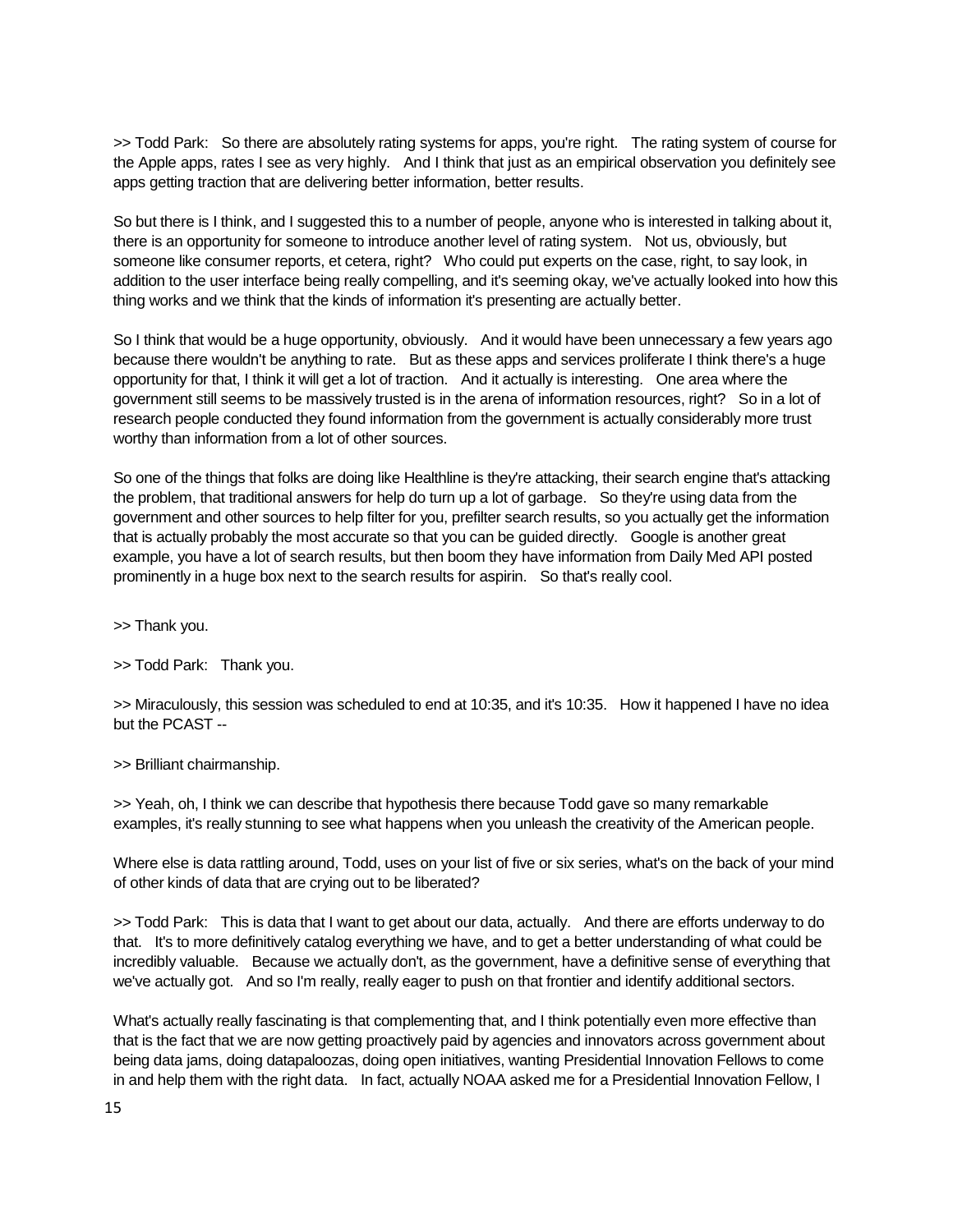said to do wha?. They said well, to work with open data for us. I said you need someone to help work with you on open data? Because you're the grandmother of them all. But they want someone.

So I think this grassroots demand for datapaloozing, open data initiatives, and people to help with that, is incredibly encouraging. And it's coming from people who are real experts of each of their sectors, whether it's weather, or agriculture and food, just two recent examples. People who have a very clear emerging sense of how our data could be helpful. In catalyzing useful innovation in those sectors. So I think it's great. That's just huge, I think it's a culture shift they want to keep fanning the flames of.

>> Thank you. We will continue to ask you to update us on this because it's moving very rapidly and because its impact on the American economy, health, and many other things is really very clear. Thank you very much. Thank you sir. (Applause.)

We're doing okay, we're going to take a three minute stretch while we convert to the next session, then we'll begin. Three minutes, we'll convert to the next speakers.

(Break.)

>> Eric Lander: Before we start this session I've been directed to the Twitter feed from the last session, and I'll just mention nice comments on Twitter about this last session. Listing to F. Todd Park talk to hashtag PCAST makes me feel that I'm headed in the right direction in my current educational path.

I like that. That's very good.

>> He's a law student.

>> Sorry? This is posted by somebody whose handle is @ideaofhappiness, which I'm going to guess is not in law school. Just a thought here, Rick.

We are delighted to have on our next session two members of an IOM panel that produced a report that is of great interest to PCAST, because the topic is of great interest to PCAST. And this is a report about better health care, more efficient health care, topics that matter a great deal to this administration. The PCAST itself is very interested in trying to pursue in the presence of health care reform that is going to be coming into effect, that has already in part come into effect, will be coming in more into strongly effect, we need to ensure better care at lower cost, and the emphasis here is better care and at lower cost.

So since the IOM had a report entitled better care at lower cost, we very much wanted to hear from members of this committee to tell us about it. And we have with us Helen Darling, who is president of the National Business Group on Health, formally called the Washington Business Group on Health, and we have with us Brent James, the executive director of the Institute for Healthcare Delivery Research and vice-president for medical research in continuing medical education at Intermountain Health Care. And we are enormously grateful to you to tell us about what the IOM did in this report as well as your own thoughts about it. Because PCAST is formulating its thoughts on how we might go forward based on the foundation that you have built.

So thank you both for being here, and we have an hour to really just dive into the subject.

>> Helen Darling: Great, thank you so much. And I'm going to make some introductory comments and then Dr. James will give you life from the real world, where really important changes are happening.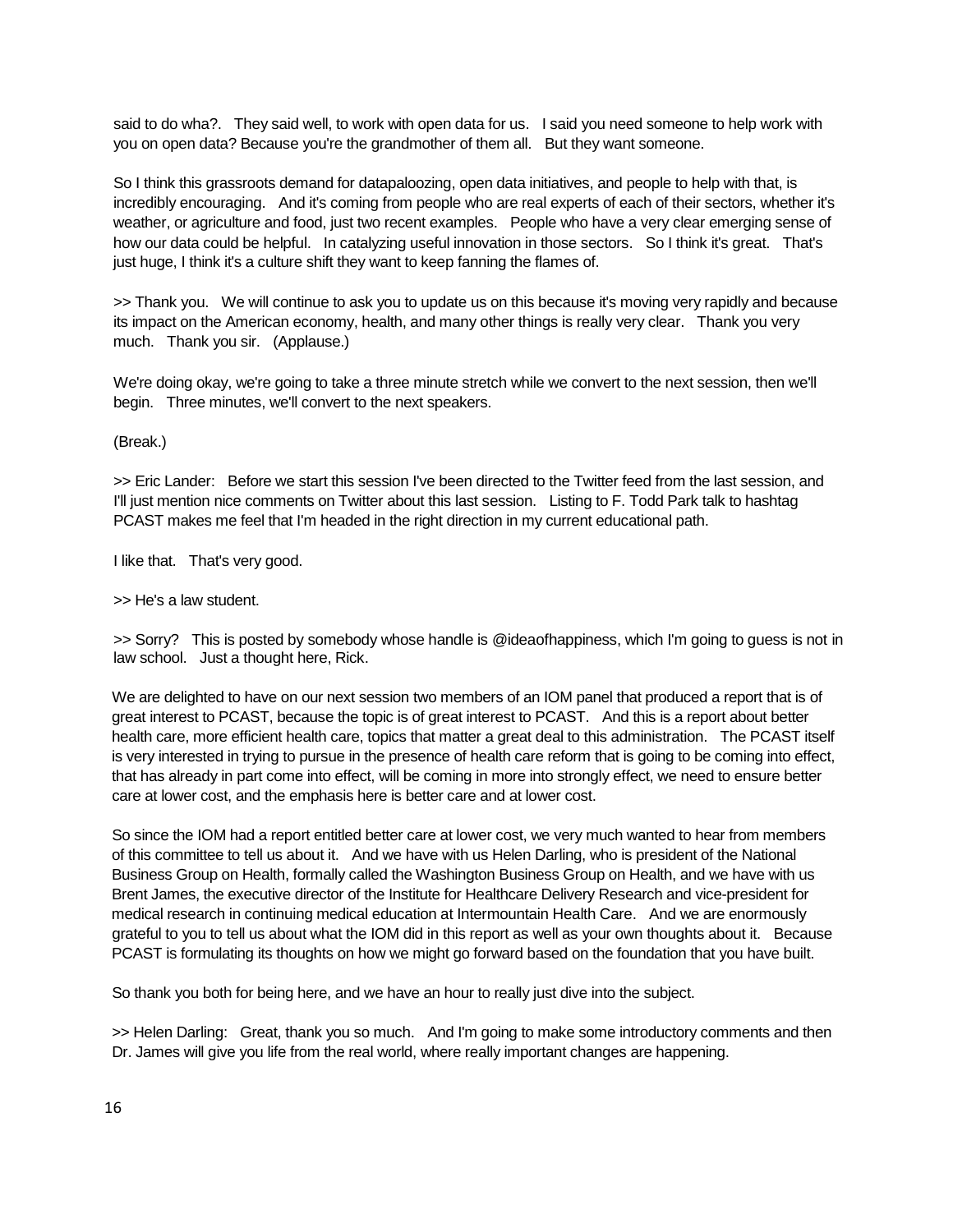Before we start I'd just like to sort of step back a second and think that we've just come out of this horrendous and frankly quite heart-wrenching to watch fiscal cliff solutions, and the fact that we're going to face in two months more of the same, basically. And one of the points that the IOM committee makes and has really hundreds of pages of material to document recommendations, that we don't need blunt cuts, we don't need dysfunctional blunt cuts to the health care system. We in fact need to move towards active redesign and reengineering of the health system. That there is more than enough money, over \$700 billion in waste, and I'll have some details on that from the committee.

That is either not providing any benefit, or may in fact be actually causing harm. And those resources can be reprogrammed to be used for other purposes, including not just health care. Education, training, development, infrastructure. All the things that we're neglecting because, as was said a number of years ago and continues to be true, health care has become the Pacman of the federal budget. Health care has become the Pacman of state budgets, county governments, so schools, education, all the things that really will make sure we have a good standard of living in the future, are being undermined, and really eaten up by health care.

So that's a lot of the spirit of what we were trying to do, and I know all that's really important to this group. So you can see one of the things that we were asked to do in the particular study, this also came out of some work by an institute at a round table which has defined the work. And among other things to say that we have to have a learning health care system if we're going to accomplish all the things we want to accomplish.

So the IOM committee was asked to describe, to document, what is needed to have such a learning health care system. It's a fabulous report, I'll give you the committee list, and I know you all have a copy of the report. It was chaired by physician Mark Smith, who is president, many of you know him, of the California Health Care Foundation, and of course Dr. James was on the committee. We had an all-star group, and many physicians, most of them actually working in the kinds of systems that are doing what we're talking about.

So these aren't pie in the sky ideas, they're not dreams, they're actual examples all over the country that these things have happened.

And to tie it back to the affordable care act, one of the many good things about the affordable care act is it is full of demonstrations and opportunities to establish and demonstrate a lot of things that will in fact accomplish what we are talking about and what we want to accomplish. We will just say that we all want them to go further, faster. Have, you know, faster spread, and that's we hope the kind of thing that PCAST will be helping with.

So one of the questions we were asked was why now. Because some of these issues have been around a long time. And the committee said, first and foremost, quality shortfall. There continues to be serious problems of patient safety in this country. You all know this, I'm sure. But frankly, sadly, the American people don't know how seriously how at risk they are in the health care system.

Second, and this is the work that Chris Cassel has been leading for the last few years, in the choosing wisely campaign, we know that we receive a lot of care that is not evidence-based, it's not the care that actually makes any difference. And some of the care actually is harmful, and some of them, because that's what you're getting, you're not getting what you should be getting. So there's a lot of lost opportunity.

And finally and I think you can see that last figure, if a state, if all states, had the kind of care, the quality care, that the best performing states have, we would have had fewer, 75,000 fewer deaths. So this isn't just it's nice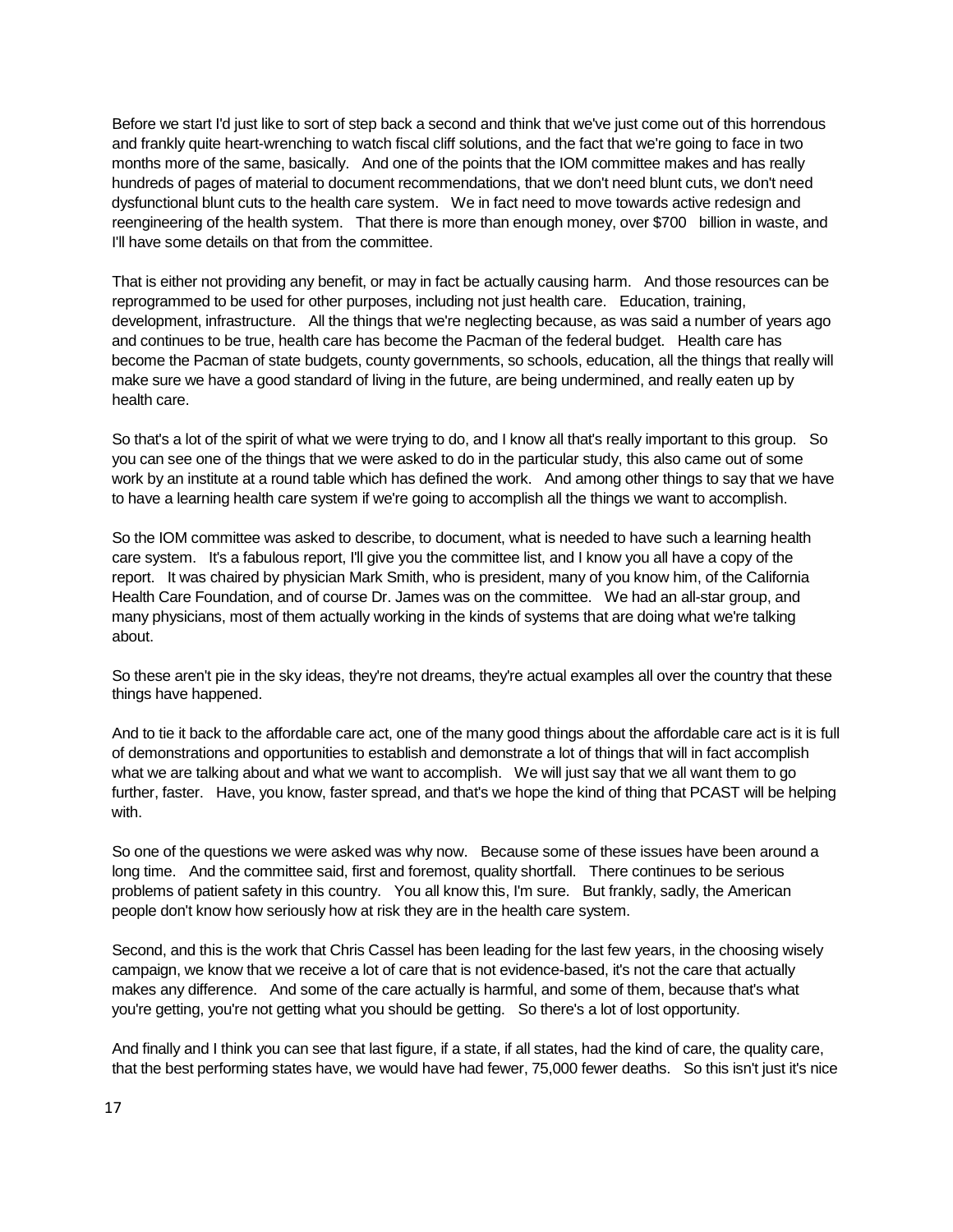to do. We're talking about serious mortality issues, we're also talking about morbidity and injury. So we need to change the quality profile.

Second is unsustainable cost and waste. You I know have heard a lot about cost. Most of us feel that if what we spent in health care actually improved health it wouldn't be that big a problem. The problem is a lot of it doesn't. And it's lots of it. So it's really very wasteful. And especially when you think of the other things our society is giving up in order to pay for health care, we really have to ask questions of why are we doing this. And it's of course affecting the overall economy.

This is a chart that the committee put together which covers waste and expenditures, and this breaks it down in a very, I think a very useful way. If you look, the largest unnecessary services. So these are services that don't help anybody. \$210 billion.

Inefficiently delivered services. And this is where the reengineering and that kind of work comes in. 130 billion.

Excess administrative costs. And like everyone, Todd Park is just a marvel to watch and enjoy, but a lot of the waste in our system is in administrative cost. All you have to do is go to the doctor and get four tests and most of you will get at least 16 different pieces of paper telling you what was done and not done, and you won't necessarily understand it, and even the people who do it won't.

So there's that kind of waste, and it's \$190 billion. And I think even in the debates in Washington we think this is real money. Fraud is relatively small, but we certainly need to worry about it.

Missed prevention opportunities. And this is where in this country we know many of the people who don't get what they should be getting are minorities. They are people who get no care at all in some instances, and they certainly don't get the care that they should be getting. So disparities is a serious problem. And then prices too high certainly compared to the rest of the world.

So just to put it in terms that I think are quite salient, just what it would cost. So waste in the U.S. health care system could pay the entire Department of Defense budget in 2009, and have \$100 billion left. Waste could pay the salaries of all first responders for 12 years.

One of my favorites, waste could pay the tuition and fees for every 18 to 24-year-old to get two years of college in the United States. And many of the people who are getting it are going in and getting loans, and going into debt and they go into a downward spiral, terrible things happen because we're spending wastefully in the health care system.

Finally, in terms of why now, and increasing complexity, you can see the number of medical journal articles since 1970 to 2010 going up to over 300,000. We know that a human mind cannot alone deal with the increasing complexity, and so we need help for that.

And patients themselves are more complex. There are more clinicians involved in care. Some of the data that Todd Park talked about, hospital compared data, you've seen it in the last six months of life that somebody would have seen 57 physicians in Dade County, Florida, and places like that, not to pick on them. And ICU clinicians must complete 180 activities per person per day. So this is really an unsustainable situation in every way.

In the presentation we can go, we have a long list of opportunities, and we encourage you to look at those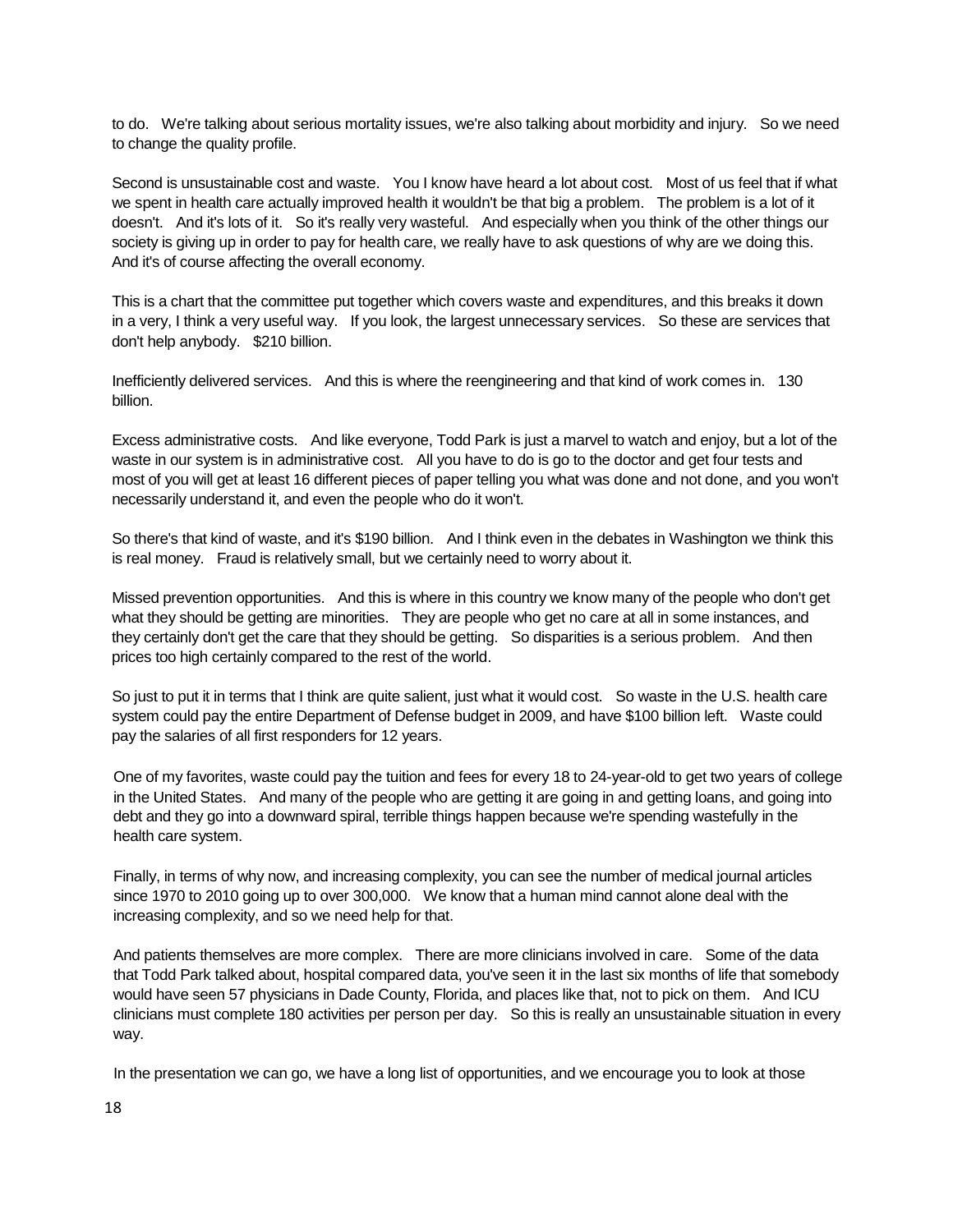recommendations, all of which will resonate I think very well to this group because you all in one way or another are involved in these things.

And I would just skip to the last group of slides, where we have some suggestions, because given your role, the government, the federal government in particular, as a payer, the largest payer probably in the world, but we know certainly in the United States, they also have enormous power as a payer. As a payer you don't have to have regulations; you define what you're going to pay for, and you pay. So it's a totally different process. If you think of it as the largest employer in the country, it covers 9 million different people. Then what the federal government can do as a payer, and as somebody contracting, just like a private payer, is completely different from regulation. And you have great opportunities there to advise the President, and to do work on these things.

We also have the federal government as a provider. We know very well it provides a tremendous amount of care directly in this country. So it has a lot of ability to influence things through that.

Obviously as a regulator. And I think more importantly than ever, what's happened with the Affordable Care Act, we could have somewhere around 20 million people starting in 2014, which is literally next year, millions of new people in the health system with really very rich benefit packages. This will have an effect on the workforce, it will have an effect on many different things. And we have to make a lot of changes to help get the system ready for what will be exciting and wonderful. We have 20 million more people with insurance who have never had it. We would hope to have 32 million, which was the original aim of the Affordable Care Act, and the only difference in those figures has to do with the way the Supreme Court made its decision on Medicaid.

So the 12 million difference between 20 million and 32 million is because it's possible that many states will not change their Medicaid programs, in fact many have already said they won't, so those people won't be covered. But in any event, the system needs to be changed very dramatically, and we have to find the resources to make a difference not just to have better health care at a lower cost, but also to spend more money on some of the other things that will make our country better. Not just keep giving it to health care.

So with that, I'll turn it over to Dr. James. Thank you.

>> Brent James: Thanks, Helen. I want to just make three points to get started. First, I've been at this a long time, it was my privilege to serve on IOMs round table on quality led by Mark chassen, now head of the joint commission.

In fact, in the old days as a result of that work the IOM launched something called the committee on the quality of health care in America. We produced two seminal reports, the first was called to err is human. That's where the estimate of 44,000, 98,000 preventable deaths each year from care delivery, where the cause of death was care delivery, not the underlying disease, that's where that first arose. probably the finest piece of work which I've ever been associated, though, was the crossing the quality chasm report, and IOMs prescription free form of U.S. health system. Frankly it would apply equally to any modern nation who needs similar reform, and I think it's still pertinent today.

As I reread through the report we're discussing today, the health care system, better care at lower cost, I think it's in the same quality. And I recommend it to you very, very highly. At a minimum, you should read the roughly 40 pages contained in that summary of the report. And then if you want the fine detail, that's in that massive volume lying back behind it, if you care to examine it.

19 Second point I wanted to make. Coming from the front lines of care delivery, the waste estimates that are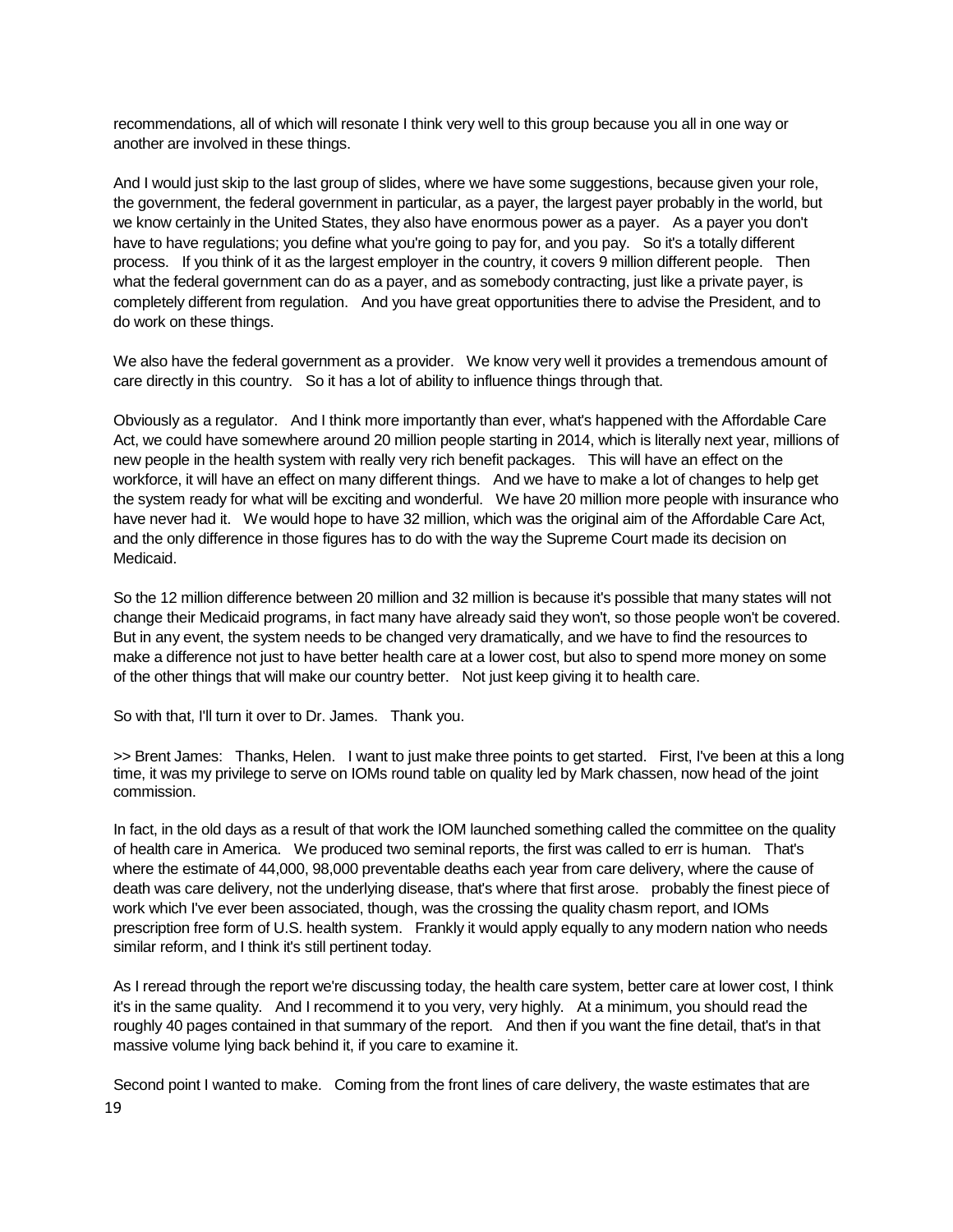included in that report are low. I was happy with that, I was okay with it because it's good to be conservative when you're publishing a report of that scale. But particularly, though, on that category of inefficiencies in the health system, I'm an engineer by training. I trained in quality with a guy named Deming back in the old, old days directly. I took Dr. Deming's ideas of waste in care delivery, translated them into a health care delivery setting, one particularly is called TPS lien observation. We estimated that somewhere between about 20 and 70 percent of all front line workers time in health care, this is physicians, nurses, central supply people, pharmacists, the whole list, 20 to 70 percent were technically waste.

Now, that's about half of all health care expenditures all by itself. The number, \$130 billion, for inefficiency in health care is grossly low. When you carefully measure that at the front lines of health care. Think of that one third of health care being waste as a low ball estimate. We estimated it was at least half. Now, this is in a system, Intermountain Healthcare, identified by the Dartmouth Atlas as the most cost effective system in the United States at a systems level. They estimated if the rest of the country were to deliver care the way Intermountain does, that the cost of Medicare would fall by 34 percent, mortality rates would fall by about 2 percent.

I'm talking about a system that by comparison to our peers is already very efficient. But compared to our potential, it's grossly inefficient. And I see it every day. It's very, very real, at the front lines of health care.

That's where I really wanted to focus. I wanted to take the recommendations, which you can read at your leisure and turn them into what it looks like down at the front lines, that's taking some liberty with the report. I like the way that we stated the report is a policy document. But in the end, it comes down to what you can do, at the front lines of care delivery.

First idea, the foundational requirement. It permeates the report, but I don't know if we were explicit enough about it. It requires an organized system of care delivery. Everything that you read in that report assumes that structure and organization. For most of American care delivery that organized system does not yet exists.

On the other hand, we helped to organize something called the high value health care collaborative, 18 big integrated delivery systems, many waiting in the wings to join. Those 18, though, represent about 15 to 20 percent of all health care delivery in the United States. And we're watching a world evolve into organized systems of care delivery, the time could not be better for helping to formulate that evolution and to drive it ahead, make it more effective. More a system, if you will.

The key competencies involved in those systems are, first, process management and improvement, that's the engineering link right there. Knowledge, generation and management, I'll come back to that. Taken together, it forms I would add not just a learning health care system, but a learning and execution health care system.

Core problems of complexity at the front line play out in two ways. The first is the idea that context matters. Clinical trials, the main research tool that we use in medicine, are explicitly designed to eliminate context as a factor.

That's probably one of the major reasons that when we try to apply clinical trials results in daily practice, it doesn't work consistently. We've routinely shown that the care we give in routine practice doesn't match what the trials demonstrated. The reason is it loses that context, you get different results in different settings. Now, there's a seminal text to my mind on this, possum, Tilley, a couple of British statisticians, a book called Realistic Evaluation, where they proposed new study designs, tapping heavily into engineering principles, in terms of how you would organize a research enterprise for context matters.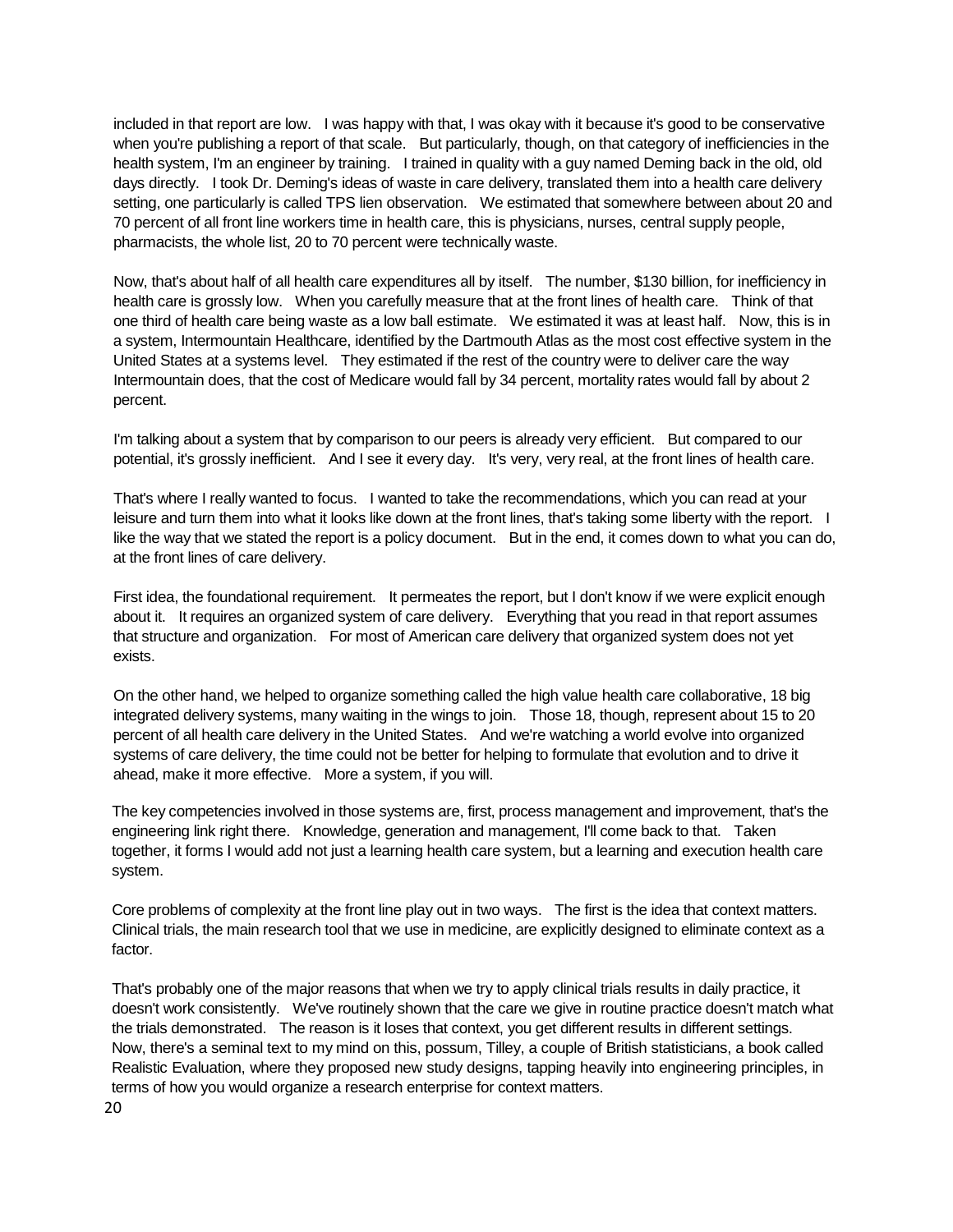It applies in another way, though, that I think is more direct. With a very few exceptions I can demonstrate that I can't write practice guidelines that perfectly fit any patient.

One part of the complexity is that every human being who comes to care is different. Different genetics, different environmental factors, different exposure to pathogens in the environment, different response to those pathogens because of their different genetics, different expression of disease, different response to treatments. Where you layer on top of that difference in personal preferences, resources, values. Easy case to make.

One of the seminal break-throughs, in our recommendations this idea that I'm just showing you picks up recommendations number 3, 4, 5, 6 and 7. Just in passing at a functional level. Learning health care system. Sometimes we call them bundles. It's the idea of an evidence based best practice guideline deployed into the front lines of care in an organized system.

You first identify a high priority clinical process, a body of engineering co-key process analysis, you build an evidence based best practice protocol, fully understanding it's imperfect. Easy case to make, again, that they never quite fit.

The hard one is number 3, that's where the rubber really hits the road. You blend it into clinical work flow so that you don't rely on human memory. You make the lowest energy state, just let it happen, alternative being the evidence based best care.

The fourth element, you build in a data system. The data system has two purposes. First, to track protocol variations, which are going to be common as we'll see in a moment.

And number two, it tracks short and long-term patient results. Not just clinical outcome, but also cost outcomes, and patient experience, care, service and satisfaction outcomes.

Number five is the surprising one. Technically in quality theory, part of Weem, it's called mass customization. Part of the theory. The way I say it to my physician and nursing colleagues, pharmacist colleagues back at Intermountain, ladies and gentlemen, it's not just that we allow or even that we encourage, we demand that you modify our shared baseline protocol based upon individual patient need. I can demonstrate that my protocols never perfectly fit any patient.

That's why we have you. Your job is to modify based upon individual need. Having quite a number of these under measured operation today, I can tell you that they'll modify about five to 15 percent, of a typical shared baseline protocol, to meet the needs of an individual.

And that's where the learning kicks in. You build a formal learning loop. Feed the data back. That requires organizational structure, some fairly sophisticated data systems, to make that happen.

Now, the thing you need to know, this stuff works. And it doesn't just work for Intermountain, but it works for many different organized systems of care across the United States, we're far from alone in this anymore.

Just number one quick example, the number one cause of death in hospitals today in the United States is sepsis, a body-wide infection. About half of those cases went into the hospital through the emergency room.

A few years ago Dr. Jerry Clemmer one of our ICU physicians, Dr. Todd Allen, an ER physician, put together a shared baseline bundle, one of those guidelines as I described it shows compliance rates over time as they deployed that out. It turns out that nationally the mortality rate for sepsis coming through the ER ranges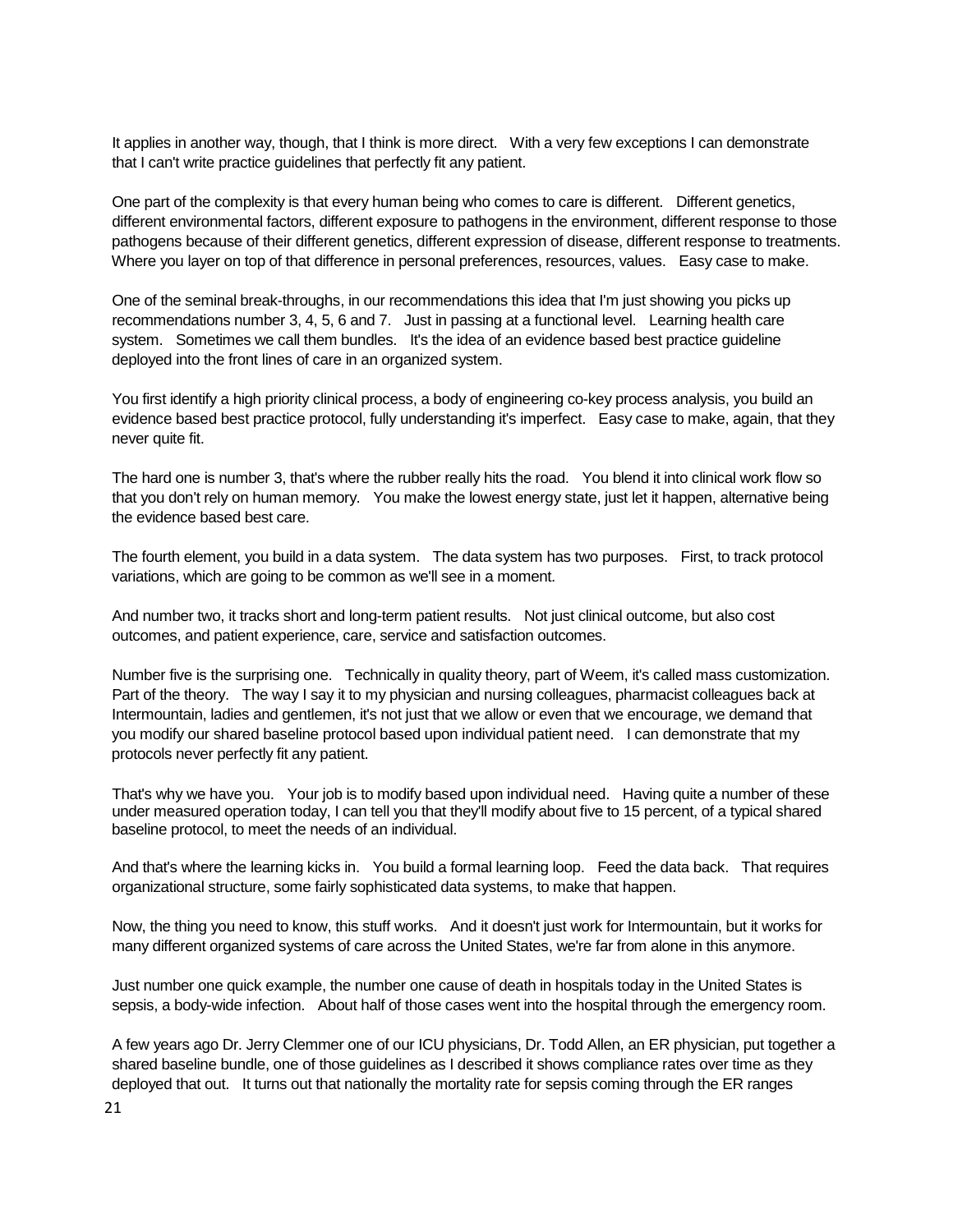between 20 and 50 percent. As many as half of these people die.

When we started we were pretty good, we were right up at the top of the country, we had the 20.2 percent mortality rate. I checked before I came, the last few months we were at 6 percent.

A new standard for care? It's about another 115, 120 lives per year for Intermountain. People who didn't die, who would have in the past.

Now, the first take-away from this. We count our successes in lives. At Intermountain I can document over a thousand lives per year. A relatively small integrated delivery system. People who would have died a few years ago, who don't today.

And that's the first principle, we count our successes in lives. Without going into the details of Deming's core theory, we've also demonstrated that in almost all instances better care is cheaper care. When you do this, the total cost of care declines dramatically, it is a tool for eliminating waste within the care delivery system.

Not by rationing care, not by death panels, not by withholding necessary care. But by delivering the best possible care. In fact, I would like to believe, I'm not sure this is too wrong, Intermountain's short version of our mission statement for the last 15 years has the best medical result at the lowest necessary cost. Every time I read the title of our report I think wow, that looks just like Intermountain's mission statement. So there you go.

Now, turns out that learning systems have a second part. Imagine that I build a system of managed care, we've been investing in this heavily for the last 15 years, and it's been a big investment. You have to build, number one, data systems specific to this application. Oh, that's recommendations number 1 and 2 in the report, is the digital infrastructure and the data systems necessary for this purpose.

That's how they played out for us. We justified the investment for care delivery system performance, the best medical result at the lowest necessary cost. We were generating literally hundreds of millions of dollars of savings for Intermountain using these tools by eliminating waste. But it had a third implication, number three on my list. Imagine that I took the resulting critical management data system and I used it to, number one, generate something called true transparency. I need to come back to that in just a moment.

But number 2, torn from every patient, we've built into that in our structure. So here we are, a community based care delivery system. We're not a research organization, we're not an academic microzone we have a couple of them but, that's not our primary mission.

Last your my best clinical development team published 12 peer reviewed articles. It was the NICU development team chaired by Bob Christianson, two of them were seminal breakthroughs in care improvement. My cardiovascular team, that's three clinical development teams, the management structure for this thing. 45 peer reviewed articles, 54 abstracts, about an additional 12 book chapters, other academic production. We are producing, out of a community based care delivery system, more academic production, more knowledge generation than a typical university on a similar scale or equivalent departments, I guess, would be the way to say it. Because we've integrated it into care delivery, so that it's possible to learn from your experience with every patient.

That's part two of the learning system. It's not just applying the knowledge, but it's generating the next generation of new knowledge in formal, rigorous, defensible ways.

Effectively what you've done is built cost effectiveness research into every care delivery interaction. So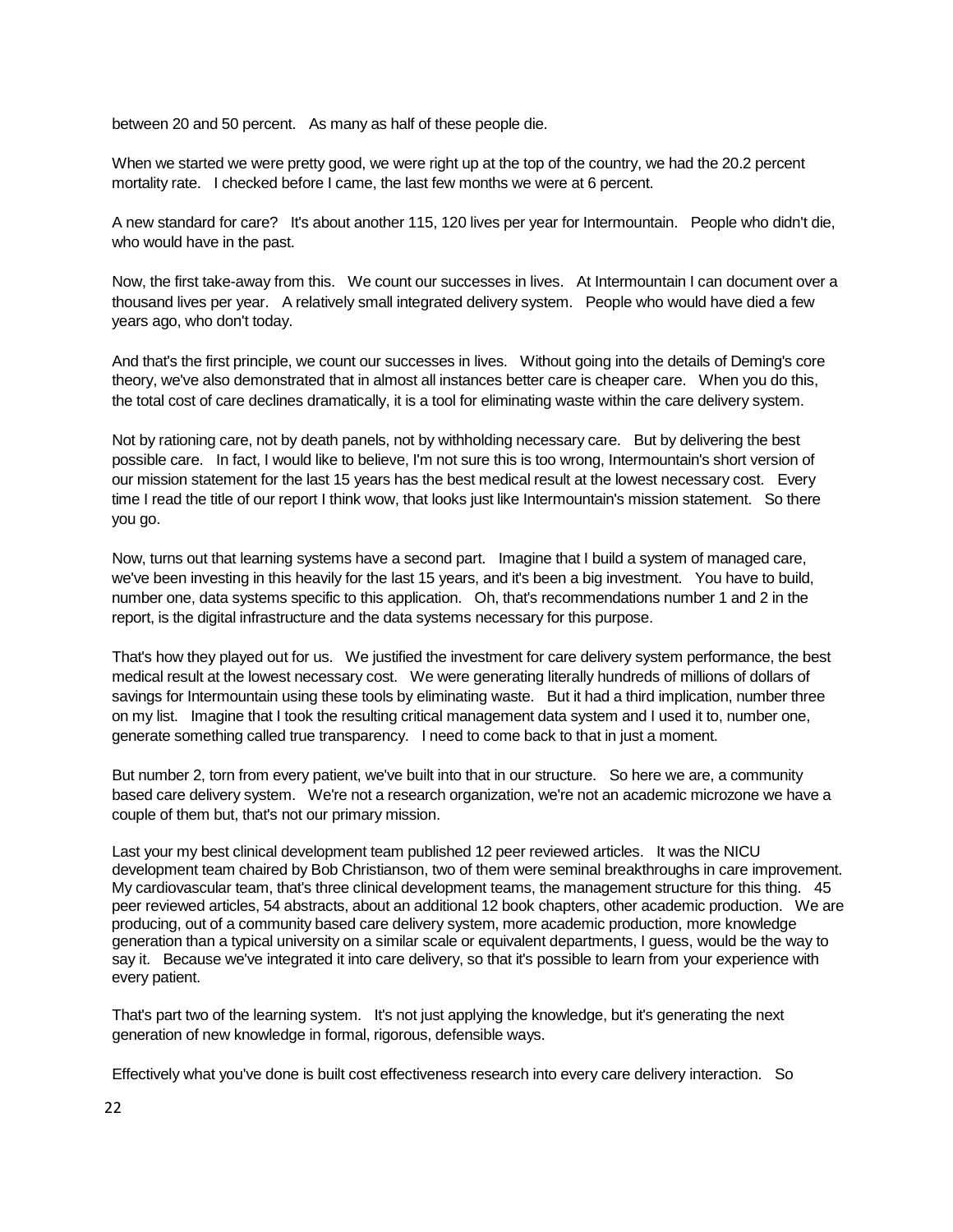organizational structure and data systems, that's the idea behind it.

Now, I need to talk about transparency. Dr. Cassels and I served on the strategic framework board of the National Quality Forum for seven years. This is one of the outputs of that, an article, lead author Don Barrywick, I was second, Molly Quaid also contributed significantly. We talked about the idea of measurement for performance and have pointed out there are two main. Pathways here on the left we called it measurement for selection, this is the way the government usually thinks about transparency. So you produce performance results, measurements, for selection is the idea that you route knowledge about performance to consumers, purchasers, regulators, patients, contractors, referring physicians. And the idea is the patients are able to vote with their feet, purchasers are able to vote with their contracts, if you will. It has the belief that it will motivate a pathway to -- which is change or improvement, or a better name for it might be learning.

The learning system is the right-hand side of this whole graph that we've produced in that medical care article. Measurement for improvement, you produce measurement not focused on individuals, the people, the institutions, but about the processes. The engineering level.

Now at a process level. Knowledge about processes and their results. The main consumer of that is care delivery organizations and care delivery teams, you see. What you need to know is everything I've described in the learning system comes from the right-hand side.

The next thing you need to know just in a very brief running by. Measurement for selection assumes four things, each of which is scientifically challengeable. Not just challengeable, but difficult to defend. That yo can sufficiently accurate rank in terms. That consumers will respond to the rankings to vote with their feet, it turns out they don't.

This is the performance measures subcommittee, another IOM subcommittee carefully reviewed the evidence on these factors just in passing. That there's sufficient good system capacity to handle the volume of people who do vote with their feet, there isn't. Finally, the poor performance will respond with real improvement. It happens sometimes, but far more common they focus on changing their documentation systems, they focus on risk selection, and resource concentration. Which damages the overall system. The main point around it, though, when you're building data systems for change or learning, you get very, very different data systems than if you build it around selection.

The data systems you get for change or learning tend to be very parsimonious, they also avoid availability bias, a major problem with many of the datasets we have available today. They minimize burden on the frontline teams. That number three is maybe the most important. It would work if we had infinite resources.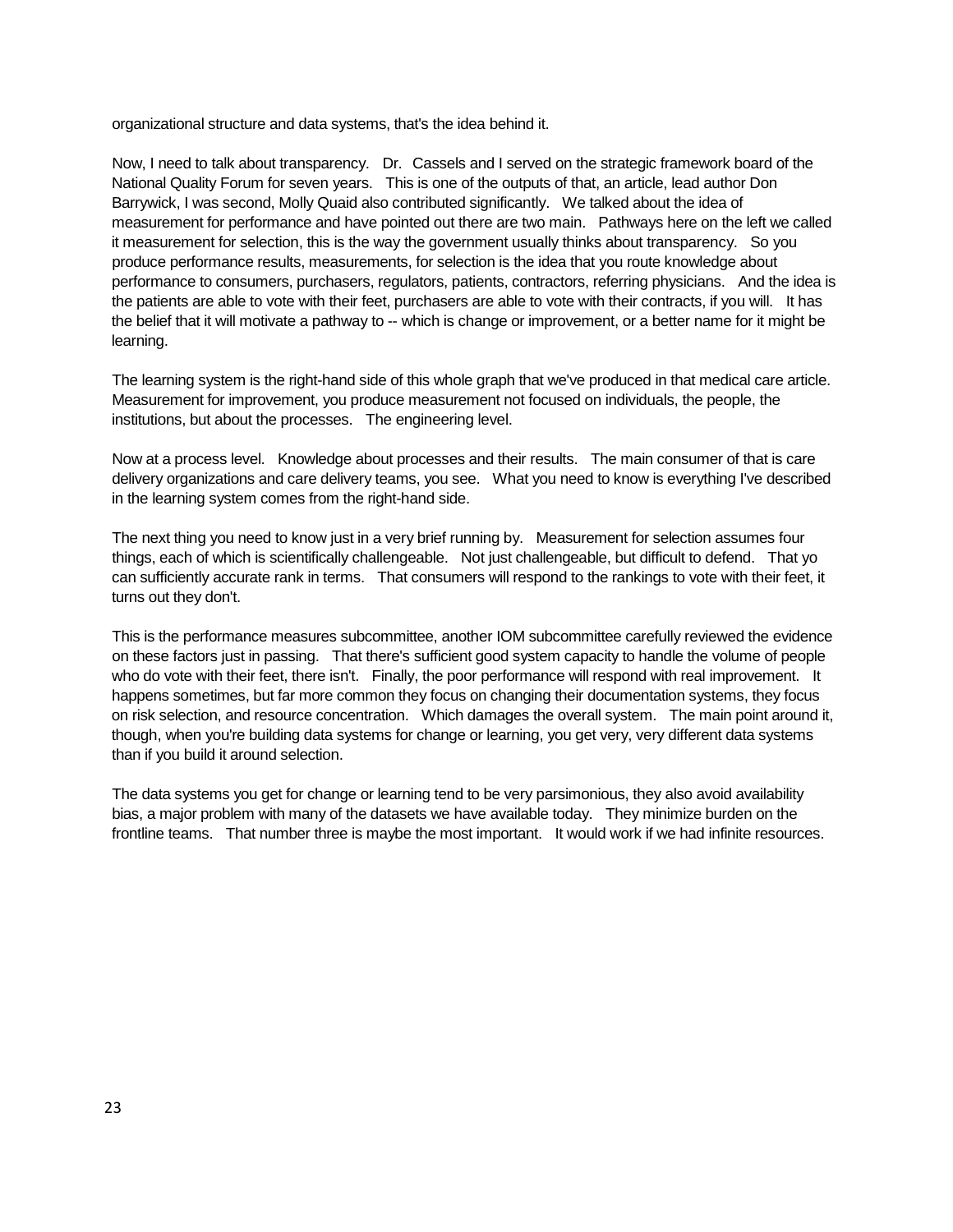But when we get top-down demands for data for selection, what it does is basically shove out, push out, data for improvement.

The idea that data for selection leads to improvement is not correct. Is the point.

The funny thing is if you build data systems for change and learning, they contain selection measures. You get them free, basically. We call it roll-up, when you start to build up systems that way.

True transparency. When a government agency says transparency, they usually mean selection. The fact is on the evidence that most patients, when they come into a care delivery setting, at least with major disease, their primary need, their primary ask, their primary expectation, is a trusted advisor, a wise counselor. Usually a physician.

They want to sit down with someone who understands what's happening, so that they too can understand and make wise choices about the options in front of them.

This is another IOM committee, by the way. In the past. We define transparency as a situation in which those involved do not protect choices. Not just patients, but also their professional advisors and payers, have sufficiently accurate, complete and understandable information about expected clinical results to make wise decisions. That's a long step beyond the traditional view of transparency in the health care system. If you actually want a learning system, you see.

Well, the third element I want to emphasize, I'll do it in short because I'm taking too much time, it turns out that about 75 percent of the time when Intermountain has improved clinical outcomes and reduced waste, this is just one particular example, we are financially and significantly penalized. This particular instance, we drop the rate of newborn children being intubated for something called respiratory distress syndrome from 78 percent to 18 percent with a much less invasive technology. It saved the payers of care \$872,000 at the small community hospital where we first ran the trial.

Just one little hospital. Fairly large birthing service. But it cost Intermountain \$330,000 in lost annual revenue to eliminate that waste. We created windfall savings for purchasers.

The trouble, it's not just that current payment mechanisms actively incent overutilization, which they do. It's far worse that I am paid to harm my patients. And frankly, the systems the government is able to deploy to prevent that are limited at best, don't reach nearly far enough. It's the third item on the list. It actively disincents innovation that reduces costs to better quality. It activity disincents waste elimination.

I work for an organization who is philosophically committed to this demonstrated buyer behavior. It costs money to run those projects. What happens is when we're successful, our internal funding sources dry up.

We don't have the money to do the next project, as we strive to somehow recover funding, as we create those windfall savings for others. By the way, the evidence for this is very wide, strong indeed, throughout the U.S. health care system.

Well, I came up with my own list of recommendations. This is my slides. I think the first and most important thing that you could do as a group is to align financial incentives. While I appreciate what's in the ACA, I really do, it's too slow. And not fast enough. I think we know enough to act at this point.

All of these new payment mechanisms, ACOs, accountable medical homes, bundled payment, are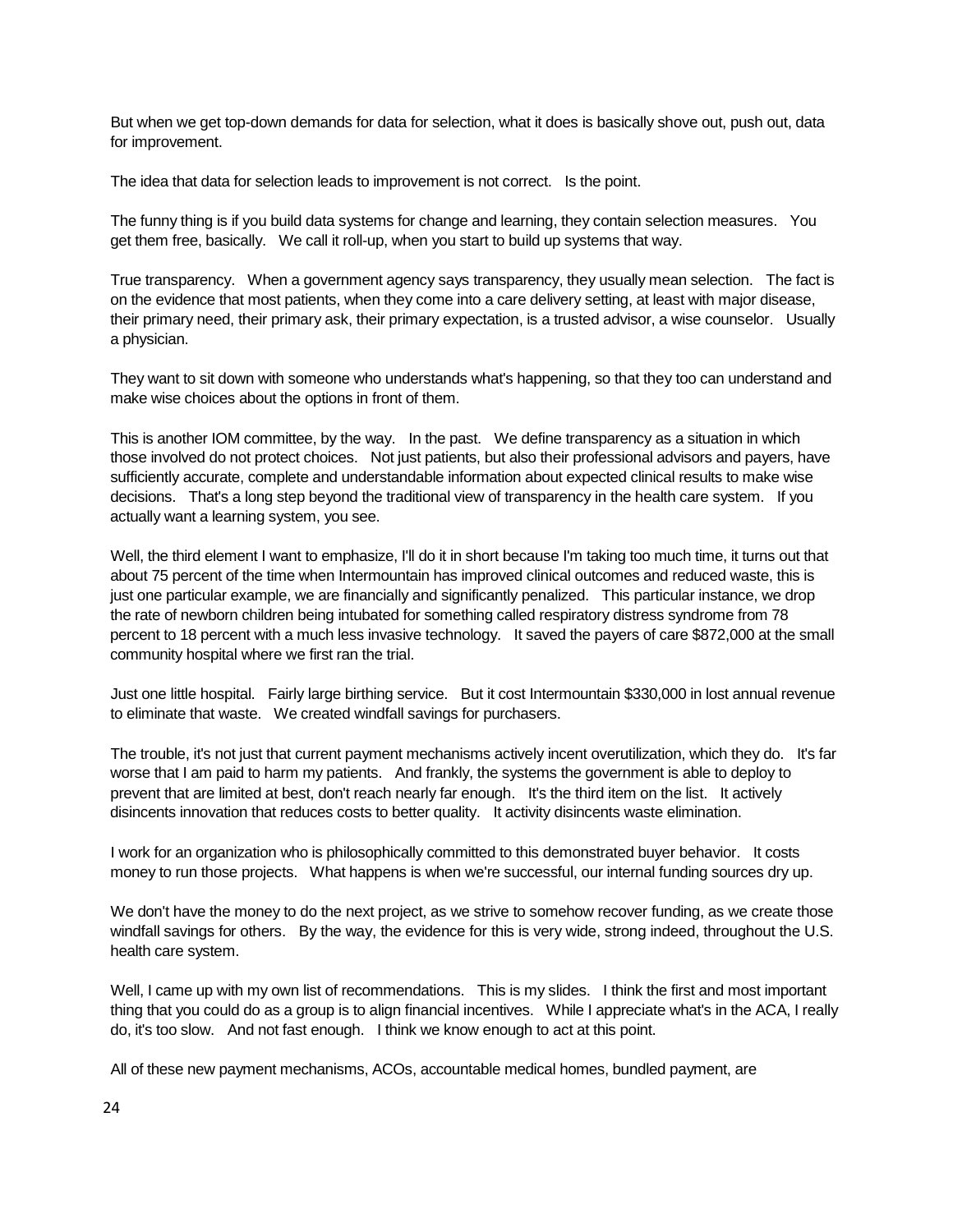sophisticated forms of capitation. The tide has changed, I mean the world has changed, since we last experimented with this in the 90s with HMOs. The difference is we have better measures of quality so that we don't have to fight the fight about whether it's death panels, whether it's withholding necessary care, you see.

The second, pick your agency. I picked AHRQ. We need to empower an agency to help organize the structure necessary for this to evolve. They need to perform key process analysis so that we have not opinion, but science to base prioritization upon -- I call them care process models, is what I showed you earlier, those evidence based best practice guidelines with embedded data systems. You know, diabetes in Utah is pretty much the same as diabetes in Washington, D.C. or New York or in California. We shouldn't have to redo this a hundred different times. That's sort of a scientific enterprise, now it's the engineering level. It's building it down at the engineering level is what it really represents.

And finally number three, develop a plan for true transparency. So that we extend our vision of what transparency means in the care delivery system. So with that I'm going to stop, Helen. I'll open it up, I guess we're going to open it up to comments, questions, and you ought to be first.

>> Helen Darling: Actually, thank you, but I just want to add an example of the kind of recommendations in the report. You remember Todd Park's anecdote about HIPAA, and one of the things that the committee talks about is how a combination of real problems with HIPAA and misunderstandings about it, and real problems with institutional review boards, and misunderstandings about it, get in the way very actively. I mean, they are huge barriers to all that we laid out is needed in the learning health care system. And those are some very specific ways I think that this committee could look at some of the problems and help to resolve some of them.

>> Thank you both. No small visions you've laid out here, but pretty clearly the right vision. I think it's becoming enormously clear that this is the direction we have to move, and I think the world has recognized it. Your report gives us a nice roadmap to get there.

And I appreciate very much your sense of urgency, that we actually have to get on with this right now. It's an area that PCAST takes very seriously, and very often the PCAST finds itself between the role of IOM, able to do really very scholarly studies about things, but not necessarily able to make certain types of specific recommendations. And the PCAST is in a position sometimes to make those more concrete implementation recommendations building upon the foundations that have been laid by bodies like IOM, and more broadly NRC, and of course our own research as well.

So it could not be more timely. I would like to turn to my PCAST colleagues for -- to start the discussion, and I am not at all surprised to see the first flag is our expert in this area, Chris Cassel. Chris?

>> Christine Cassel: Thank you, Eric. Although I think Maxine got her flag up before I did, but --

>> Eric Lander: Well, in any case, I apologize. Maxine is next. Yes.

>> Christine Cassel: I wanted to take the opportunity particularly of having Helen, in her role as head of the National Business Group on Health to talk about the potential alignment with what's going on with the employer world and the private insurance side of things.

So Helen, you were very clear about the payment being a tool, and a lever, and clearly that's true for PCA, that's kind of how the whole thing is modeled.

25 And yet, there's limits. As you started your remarks reminding us of this cliffhanger we've just gone through,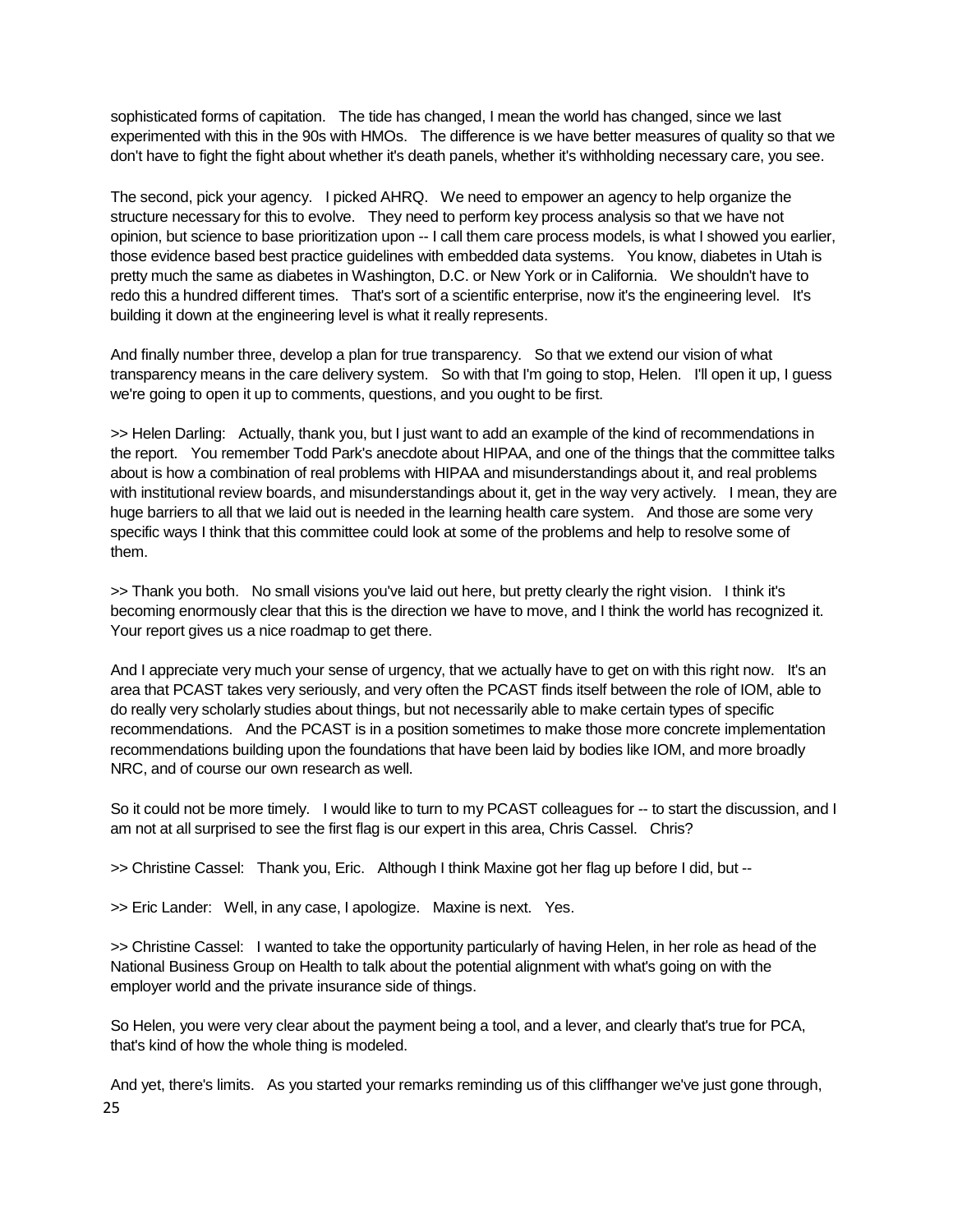and the fact that because it's the government, and understandably there are many stakeholders and it becomes a political -- everything becomes a political discussion.

And in health care you have I think now it's roughly half of health care is public sector and half is private sector, that's going to shift a little bit with the full implementation of ACA, probably. But there's still an important role for the insurers and the people who actually buy insurance for the employees.

And so my question is whether there is a role for PCAST in bringing those groups together, and beginning to not only think through how to -- what kind of recommendations could lead to the sort of high performing systems that Brent is describing, but what's the appetite for is there a leadership structure, maybe it's the National Business Group that would help us identify ways to get the best wisdom from the private sector approaches, from the payment side.

>> Helen Darling: Well, thank you. From the payment side. Well, we are in fact the private sector, and as an organization we are trying to use for all private payers models that say when you decide what you're going to pay for, look at the evidence, have actually evidence-based benefit design. In fact, we have a national committee on that. And we are working with the ABIM foundation and the groups that you're working with in achieving widely campaign.

What we're doing, and by the way we have the chief medical officer of the schedule employees, a retired admiral, who is the first chief medical officer, and she is putting into her contracting and payment policies true health plans requirements around, for example, significantly safer, better maternity care. They deliver -- I mean they're responsible for something like 2700 babies a week, or some phenomenal number like that, in their program.

So what we're doing, we are involved in groups, there's a group called the National Priorities Partners, which I know you've been a founding member of, your organization, and you, so we brought together all the public and private stakeholders to take very specific things like readmissions in hospitals, and overuse and misuse of maternity care, for example.

And say as payers, we're all going to stand together and say we've got to focus on quality and safety. One of the things that we've learned through like the death panel debacle is that if anybody talks about something that's going to be perceived as a take-away to the public, they're going to react. And frankly politicians tend to react to that. Not always fully understanding what's going on, but they will take it.

So what we found, all of us, is that on the private side we learned this lesson from managed care. It was a disaster in some ways. It did save money for about five or six years, but what we learned is that if you focus on quality and safety, and you do all the things that Brent talked about and you talk about in your choosing wisely campaign, if we all stand together and do that in our individual payer categories, and we're doing the same thing, and it's not -- because it's focused on quality and safety, it will have a much bigger impact on the people that are involved.

So, you know, you don't have the managed care backlash that we had, you have clinicians and others saying this is a good thing that we're trying to do together.

So that's very important, I think. And we are doing it.

>> Let me, if I might, just follow up with a question for Brent. The fact is the world is changing, in terms of payment impact, and we can certainly add our voice to that of IOM and all the others who said that. But the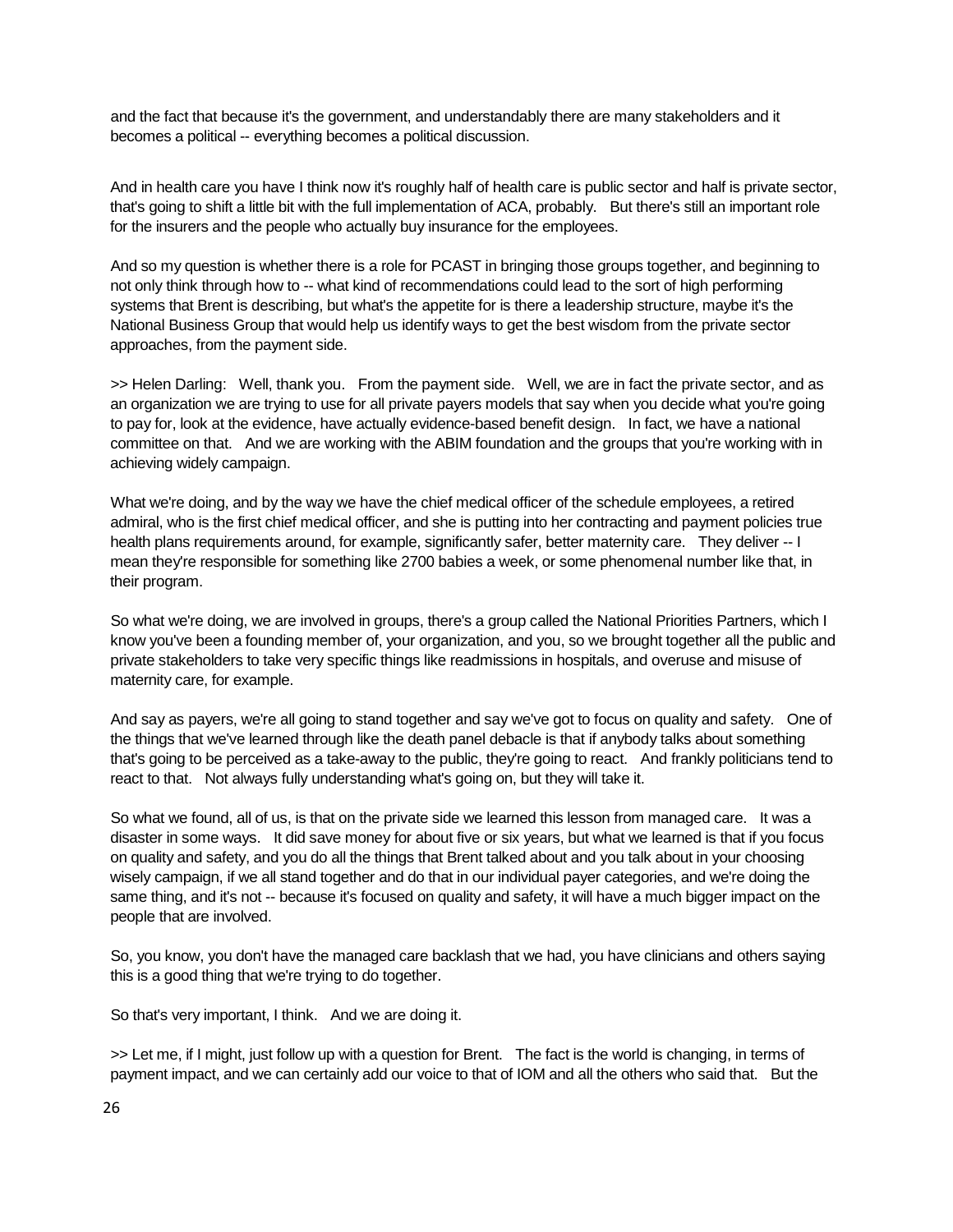skill set, the knowledge base to do the systems -- and this is where the system science comes into it -- really isn't embedded in most health care organizations. It is in yours, and you described a rather slow -- you've been doing this for about 25 years now, right? And you described a rather slow process of some other high performing systems beginning to adopt this. You described some of your innovators publishing papers in the literature, but it isn't like this is taking off. So the question is sort of the science spread, and how do you get things that are known to work, in terms of reengineering, to then be adopted more broadly. Do you have thoughts about that?

>> Brent James: Well, a couple of thoughts about it, Chris. The first is I think the first key thing is to align incentives. One of the things I find most troubling, I work for an organization that's committed to this course and theory, but we're still top line driven, revenue driven. The thing about revenue enhancement, under a fee for service system that's almost unavoidable. You're trying to shift that whole philosophy to not be revenue driven but to be cost driven, see what I mean?

And the bad player in that is that fee for service payment system. And we just made a decision as an organization to shift to full capitation in everything we do. I think it's the best thing we ever considered.

I've watched in Massachusetts where Blue Cross/Blue Shield as a payer purchaser has pushed in that direction, and it's already starting to have a salutary effect. That's the first thing to be said. The big dog, though, is Medicare. If Medicare were to push heavily in that direction, that would be very, very positive. How would you modify Medicare Advantage so that it became a more attractive functional system, would be one way to ask the question. Because that's already, Medicare part C is capitated payment. Which will solve this. You'll have to modify it a bit, though.

The second piece, as you know, I run the advanced training program in clinical practice improvement, I'm now up to over 5,000 graduates, senior physician and nursing leaders from around the world. I have about 50 daughter training programs running, and one of them -- well, two of them, Massachusetts, and I'm watching Beth Israel partners go after each other on these models. Their rate of change is massively more rapid than ours.

That's actually one of the things that I worry about. I watched the myna adopt this model in three years, and they're up and running on some big heavy processes. Pregnancy, labor and delivery being one big one. So they're moving much more rapidly now. I'll say in our defense that we were the weird guys out in Utah, wandering in the wilderness apart from the rest of the profession, kind of. Not the first time we've been in that position. And that we were cutting new ground. And that we didn't feel the kind of pressures that are in place today.

But I think, Chris, that I've watched the rate of change accelerate exponentially, we're well past the tipping point, it really is moving rapidly and picking up speed. It couldn't be a better time for this report, I think it defines our future, I really do. When I talk about those 18 big systems, 15 percent of our care delivery volume in this country, that's what I mean. And it's gaining ground rapidly.

Put your shoulder to the wheel, push it ahead. Give it some structure, and some form, so that people will be more successful.

I sometimes tell people that I can tell you at least 15 or 20 ways not to do most things, because we stepped in every hole imaginable. Sounds like science, doesn't it. Well, we don't have to step in those holes again. And you could really help us with that along that way.

27 >> The scalability and transferability was one of my questions, first I want to thank you both. Maybe we just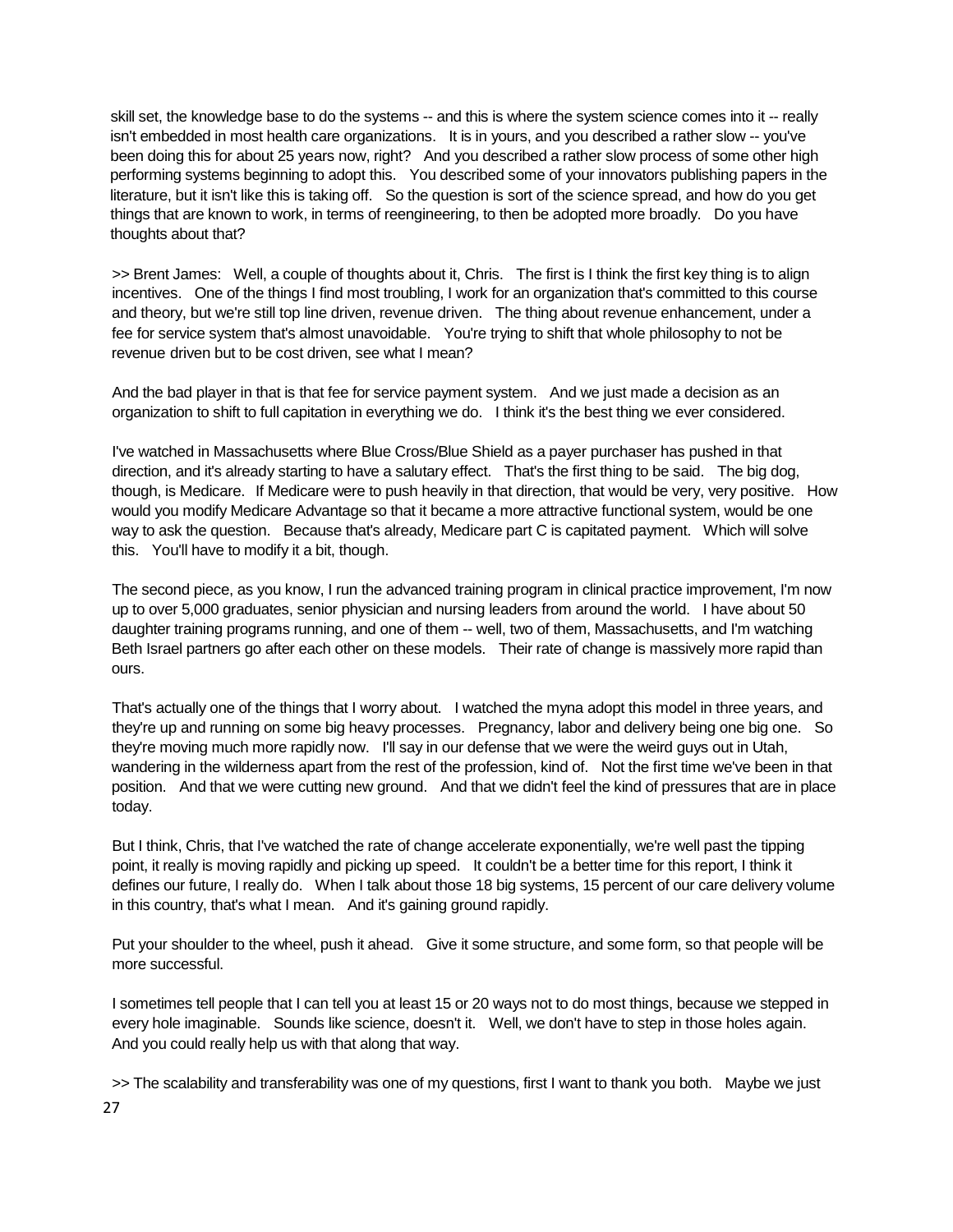need more engineers to be heading the various hospitals and systems of the profession.

My question for Brent is how much training did you do as part of your investment in your organization, to get it started. And then what is your -- do you have a continual training program so that it improves. In the aerospace industry we had the entire organization of AlliedSignal, 80,000 employees went through training in total quality and implementing. And every year everybody committed to 40 hours, every bottom line committed to 40 hours of training of their personnel. I just wondered what's the scope of the training and continuous improvement?

>> Brent James: You've hit on a key element. If I were to move to an organization that's the first thing I would start. The advanced training program officially started, the earliest version of it, in 1987. And frankly I spend roughly half my time at Intermountain teaching. That's how I spend the bulk of my time.

I'll have three more courses starting up this month, later this month. I thought that after 25 years I sometimes get tired and I go to my senior management and suggest that maybe we ought to back off on this, haven't we done enough. I can barely keep up with turnover, right? And they look at me aghast.

The reason is that our professional training groups, the medical schools, the nursing schools, pharmacy schools, are not building this in. I have to retread all of my health professionals coming out.

My real trouble is of course the short version of the course lasts nine full days. Turns out basically a black belt level quality improvement expert, is what it turns out. We have a long versions that adds policy aspects, the full ATPX is a full four weeks, so 20 days of education. We just launched a 100 percent participation model based on DVD materials. You have to build infrastructure to support it, we should have done that earlier. But you're absolutely correct, it's maybe the first element.

>> Now are other people following you at all in doing this training? You mentioned the 18.

>> In a typical full ATP about 80 percent of the people come from outside Intermountain, and I currently have about 50 daughter training programs, sister training programs. My strongest is at MD Anderson Cancer Center, but Partners in Boston has one, Beth Israel has one , Mayo Clinic has one. So some of them very, very strong, some of them it's a mix. On the other hand, I don't think you can roll this out without that kind of a program. And let's just say you cannot send enough people to Boston or Salt Lake City to learn it. You're going to have to pull it inside.

>> Helen Darling: If I could just add to your question, something that Brent said earlier about changing incentives. We actually have a natural experiment going on already. About four years ago when the government announced that providers are going to start being paid based on -- and it's a small amount of penalty, or they'll be penalized on quality measures and safety measures

What we saw around the country was for the first time a lot of hospitals who frankly many had not paid attention to some of these things, they then went looking for the training program, and they began having internal training going on that had never happened before. Because for the first time, number one, their scores are going to be public, and number two, even though the financial penalties were very modest, they were the financial penalties. And because any extra -- if you will, extra cash, because Medicare fees as you know are set by the government, and basically they don't completely match their underlying cost. The only people who pay more than the actual cost of care delivery are private payers.

So that small percentage is really very important to hospitals. So one of the things that we can do, and we certainly hope you all support these ideas, is use financial incentives in a direct way. Not just how things are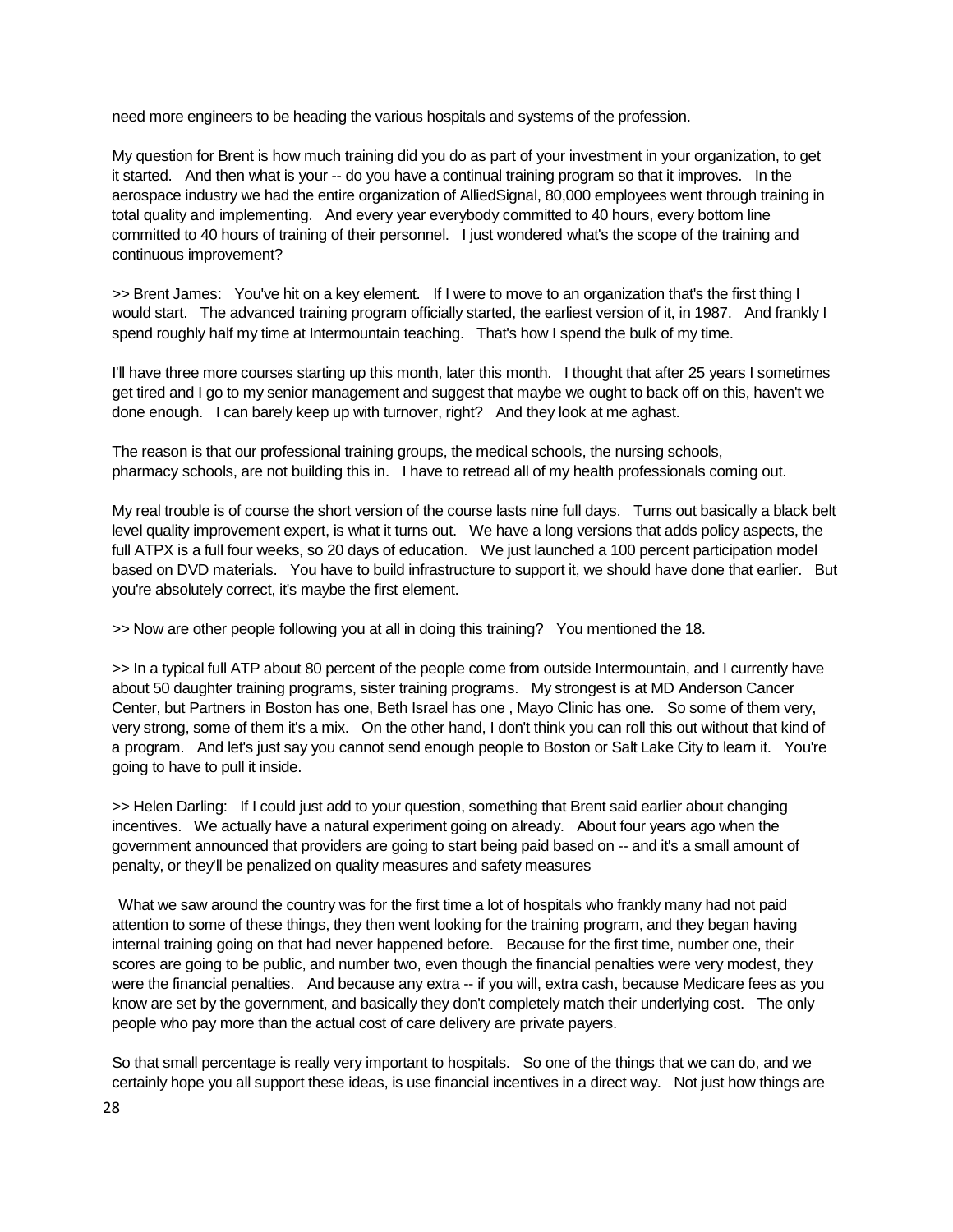paid, but also what's paid and how much is paid, in a way that allows them to -- I think it's another man like Gary Kaplan from Virginia Mason was on our committee, he talks about -- and Denny Cortez, retired from the Mayo Clinic, talks about how organizations self-organize around a set of incentives.

And so if in one way or another, whether it's a complex mix of bundled payments, some sort of adjusted capitation, however you do it, one of the ways they're going to get there and come out with an operating margin -- may or may not be profit, actual operating margin -- is if they self-organize around these, what they need to accomplish. And we've seen that work. The good news is for small amounts of money, hospitals have in fact, and health systems, have changed their behavior. So we have a lot of good evidence that these things matter.

>> Eric Lander: Great. This is really a fantastic foundation. Can we count on you guys for continued collaboration as we think through this question? I think this is a topic PCAST will be taking on over the course of the year, and you and members of your committee that have done this great report would be a valuable resource to us if we could continue to work with you. We appreciate your coming very much, taking time out so early in the year to come, but if I may, we'd really love to continue to have this dialogue with you.

>> Helen Darling: I'm sure we'd be delighted. Everyone on the committee was passionate about this topic, and as you saw, a number of people on the committee, and we have excellent staff in the person of Rob Saunders and his team. We all care deeply about these issues, and there's just no way you can look at the debate about the federal budget and leave this kind of money on the table, and see good things be caught or not supported when we have so much waste in the health system.

>> Eric Lander: Yes, and as you say, lives at stake, as well, with the quality of care. So thank you so much. (Applause.)

We've got a few more things to do. We're going to get a report from Dan Schrag on some of the PCAST discussion about climate. And then we have our public comments session as well.

But first, Dan.

>> Daniel Schrag: Thank you, Eric. I just want to give PCAST a brief overview of our discussions on leading towards a PCAST report on climate change that we hope to deliver to the President soon.

And let me just start out with some very basic review. This is just of course the model of CO2 curve, sort of remind people that carbon dioxide in the atmosphere is still rising. The worldwide recession did not slow it down very much, and in fact it's now accelerating. Getting very close to 400 parts per million. We're not going to cross that threshold this year, but we'll probably cross it next year. And to put this in perspective, this is higher than CO2 has been probably for several million years.

I think for me as a climate scientist, just a few months ago this is a picture of what the arctic looked like with the arctic sea ice. This is really remarkable, you see the northeast -- both the northwest and the northeast passages completely wide open. It's a stunning change in the geography of the arctic. It's also there is some evidence that it's actually beginning to affect weather patterns in the northern latitudes. Including weather patterns that may have contributed to the movement of hurricane Sandy. We are still working on this, but it's a very important change, this shift in the arctic which may be affecting the distribution of a jet stream all around the northern hemisphere.

Of course, last summer this country experienced really a devastating drought. This is a picture from Illinois from the mid-summer. More than half the counties in the U.S. were in emergency drought conditions.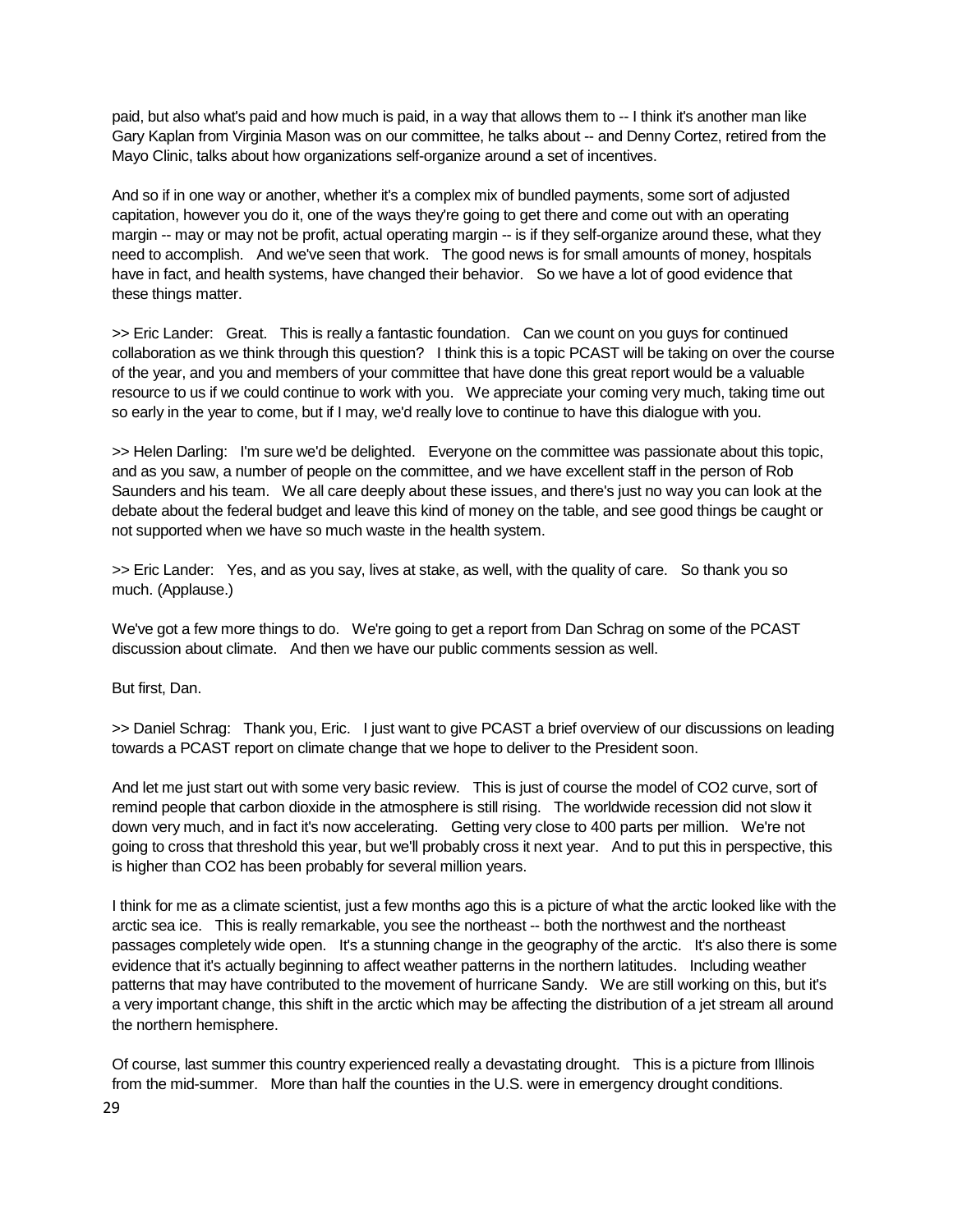This was a very serious thing, as we talked about in our report on agricultural research that was released last month.

And then of course this is hurricane Sandy, really just an enormous storm that had a devastating impact. I guess the House is debating funding for relief today as we speak, to provide the first input of relief. But the cost, it looks like it will be in excess of \$60 billion. And you can just see the kind of devastation that Sandy wrought on New Jersey and also New York City as well. Okay, a picture of the New York subway system.

So one of the lessons that comes after the drought, after Sandy, and I think we've known this for a very long time, but I think it's now really front and center on the public's consciousness, is that national preparedness for climate change has to be a central pillar of climate change policy. The point is that the time scale of carbon in the atmosphere, of energy systems, and of climate, is very long. So even as we reduce greenhouse gas emissions, the climate is going to continue to change for decades. We will continue to experience impacts of climate change. And therefore, we need a national strategy to prepare for impacts of climate change that

both decrease the damage in terms of -- in building our robustness, but also increase our resilience, which means being able to recover from that damage as quickly as possible, and with as little cost as possible.

The national climate preparedness strategy has to include a variety of things. Mechanisms to communicate climate preparedness plans, mechanisms to communicate to the broad public the best indicators of climate change at a variety of scales, but at particular regional impacts and forecasting.

We of course also have to improve our ability to forecast climate and weather events. And we've seen that quite a bit, actually hurricane tracking has improved dramatically over the last several years, and we need to continue to invest in the best satellite systems and the best data analysis so that we can actually provide that information and help people get out of harm's way.

But finally, a very important point is that we have to take a look at the way we do disaster relief, and federal insurance, which includes flood insurance and crop insurance. To think about whether we can align economic incentives with long-term safety and security.

Ultimately, when we rebuild a region after a disaster, like after Sandy, there's an opportunity to rebuild better. And if we only rebuild the same, we are really wasting a very important opportunity for investment in both robustness and resilience.

In addition to preparing for climate change, that will not be enough. If we lose sight of the incredibly difficult but important goal of mitigating the pace and magnitude of climate change, if we do not ultimately mitigate the problem, then adaptation efforts will ultimately be overwhelmed by the scale of what is coming. So we have to continue to push for reducing our greenhouse gas emissions. This is a global problem, but the U.S. has an opportunity to take the lead and lead the world towards a safer and more secure future.

There has been some progress over the last four years, emissions are down in the U.S., primarily from a reduction in oil consumption. Also from a switch from coal to gas in the electricity sector. And a primary pathway for reducing CO2 emission in the short term is going to be a continued shift from coal to gas and to some renewables in the electricity sector, as well as the new CAFE standards in the transportation sector. In the residential, commercial and industrial sectors a primary source of reduction of emissions in the short term is going to come from efficiency savings, and in the longer term probably from some amount of electrification coupled with decarbonization of the electricity sector.

We know the cost of electricity from renewable sources has been dropping substantially in some parts of the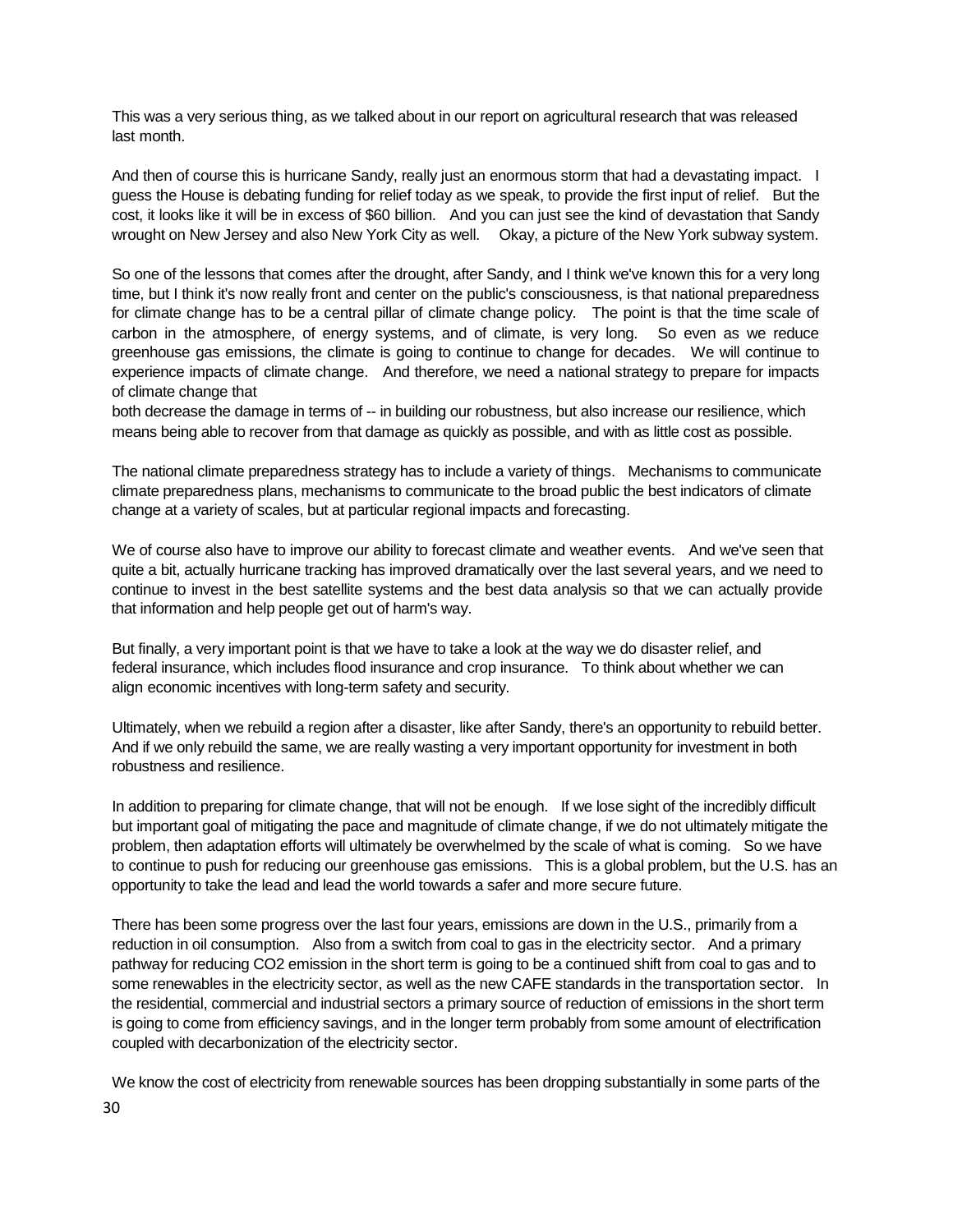country, in California and Arizona, for example in solar, photovoltaic. But still unfortunately higher than fossil fuels in particular because of cheap natural gas prices. Very low natural gas prices is inhibiting investment in renewables across the country. However, there's also some issues about uneven fit -- a question of an uneven playing field. Regulatory hurdles, market failures that inhibit the development and deployment of renewables. And there's an opportunity for the federal government to remove some of these regulatory barriers, correcting market failures, and ultimately accelerating the investment in these. This also applies to energy efficiency investments, and we need to look at those very carefully.

The same time, while we focus on things that can be done in the short term, we also have to pay attention to the long term. Some technologies today are far from being economically competitive but are very likely to be essential in getting to a very low carbon economy in the long run. And it's critical that the federal government balance the portfolio between investments that are going to lower emissions in the short term and also invest in those technologies to make sure it continues to develop and are ready when we need them down the road. And so there's a balance, and some of these longer term technologies include advanced nuclear power, carbon capture and storage, advanced biofuels, electrical cars, and all the technologies associated with those.

Those are critical investments now even if they are going to have only a marginal impact on emissions in the short term. I haven't listed any recommendations because we as a group are still working on those, but we hope to come up with specific recommendations for the President over the coming days and weeks. Thank you.

>> Eric Lander: Thank you very much. This is a topic that I think PCAST will be discussing further quite soon as we put our thoughts together for what I suspect will be a report.

We have one more order of business on today's agenda, and that is Maxine seems eager to be moderating our public comments session today.

>> Yes, we have only one public comment today, we do encourage the public to speak, and each person you have two minutes. Paula Stern, who is the chair woman of the Stern Group will.

## >> (inaudible)

Thank you. Sorry. Thanks again. And particularly to Dr. Holdren for meeting with me and with Lucy Sanders, who heads the National Center for Women in Information Technology, NCWIT, and for inviting us to provide him a letter concerning unimplemented recommendations for K-12 computing and computer science education. Made in prior PCAST reports, specifically your September 2010 report on K-12 STEM for America's future, and your December 2010 report, designing the digital future, federally funded research and development networking information technology.

PCAST K-12 STEM for America's future report recommends a definition of K-12 STEM education that includes computer science. A definition that unfortunately is not yet in common use in federal and local STEM policy and education discussions. The PCAST states that computer science and engineering are critical subjects, quote, whose concepts K-12 students should be familiar. This language seems innocuous, lacking in controversy, but PCAST deserves sights. Why? Because explicit mention of computer science as a critical STEM discipline is important. It reinforces the efforts of a growing national coalition called computing in the core, the focus --

## >> 30 seconds.

>> -- mainstream, the computer science into the K-12 core curriculum for all American students regardless of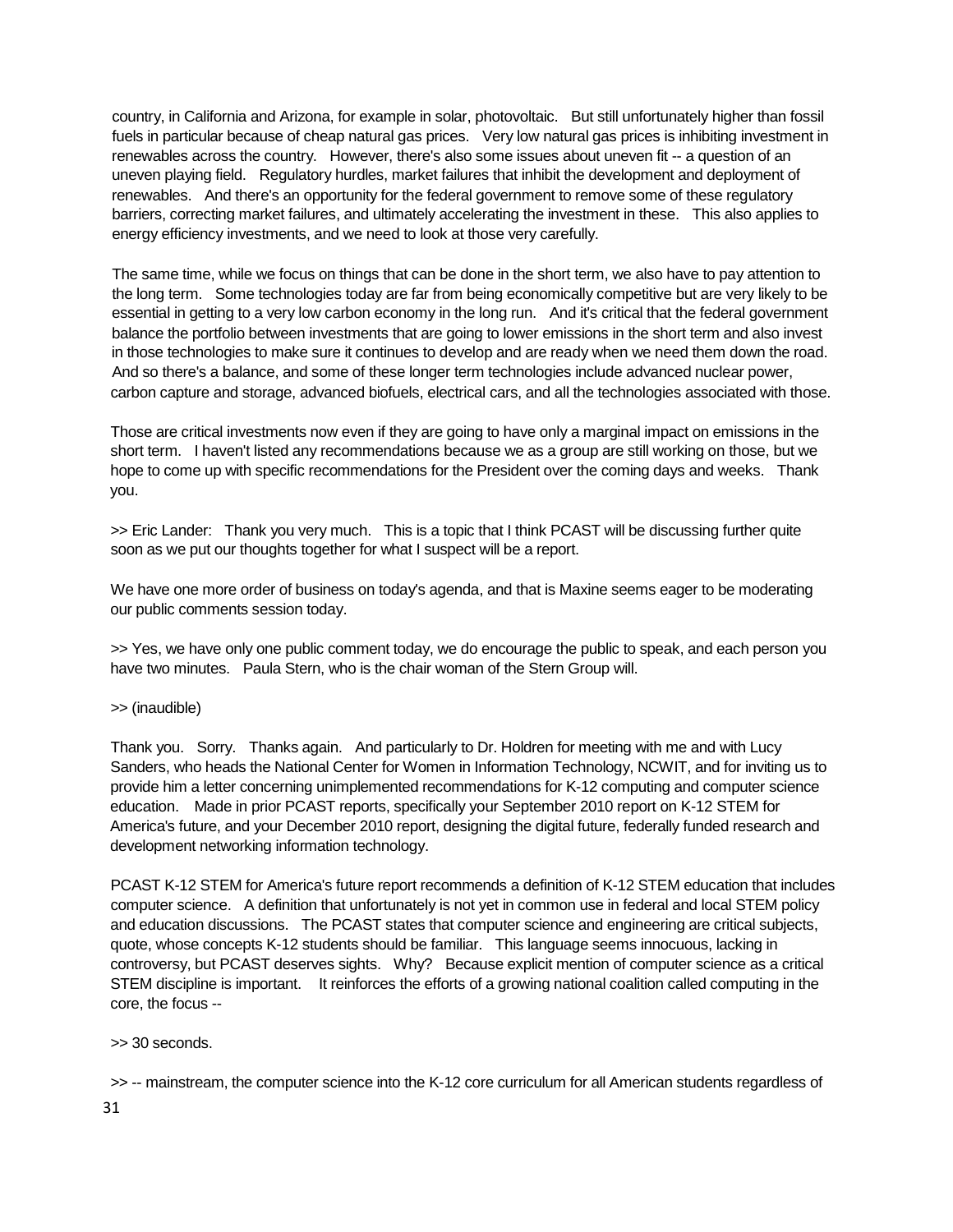their gender and ethic background. It's urgently needed for young people, to fill the pipeline demand for skilled workers.

There's a growing community of organizations advancing computing in the core, and it's no coincidence it includes forward leaning efforts by two companies whose leaders members are PCAST members. Microsoft and Google. Because NCWIT is in this computing in the core, because we understand we can't attract more girls to computing if America's K-12 educational system doesn't teach computing at all or doesn't teach it well.

There's another PCAST report which I would quote to you, but I don't have the time, but I would say we throw -- we thank you for throwing the spotlight on the need for computer science education throughout the U.S. Unfortunately, many of these recommendations however are yet unimplemented, and we urge you to recognize the unheeded recommendations in these reports do cry out for a form of a national action plan.

Your December report says that, quote, every citizen, not just NIT, IT professionals, need to be fluent with information technology. Then American people need to provide their children with curriculum to master, innovate and apply information technology to their lives.

Every child that graduates from U.S. high school needs access to rigorous, relevant and inclusive computer science curriculum. Much thanks, again, to you for breaking new ground in this conversation, and we hope you continue to do so.

>> Thank you, and we do have your letter, too.

>> Oh, yes, thank you so much.

>> We'll make use of it, and we appreciate.

>> Thank you so much. Ernie do you have a comment?

>> Question.

>> Sure, please.

>> In the letter you mention the introduction of some legislation.

>> Yes.

>> Two years ago. Do you know, is that being reintroduced, what's the status of it?

>> Yes, we do, and thank you for asking the question. Congressman Jared Polis, who represents mostly I think Boulder, Colorado, was behind this legislation, and he does intend to introduce it again in this new 113th Congress. We are hopeful that there will be greater support, both in the House as well as in the Senate, and that it be bipartisan.

>> Thank you very much.

>> Eric Lander: All right, well, that brings us to the close of the formal agenda. A lot of good stuff. I mean, between the amazing work of opening up government with data, and this really important study on better care at lower cost, both of these are very relevant to the work of PCAST and the work of this administration, and of course the report of PCAST's own deliberations on climate.